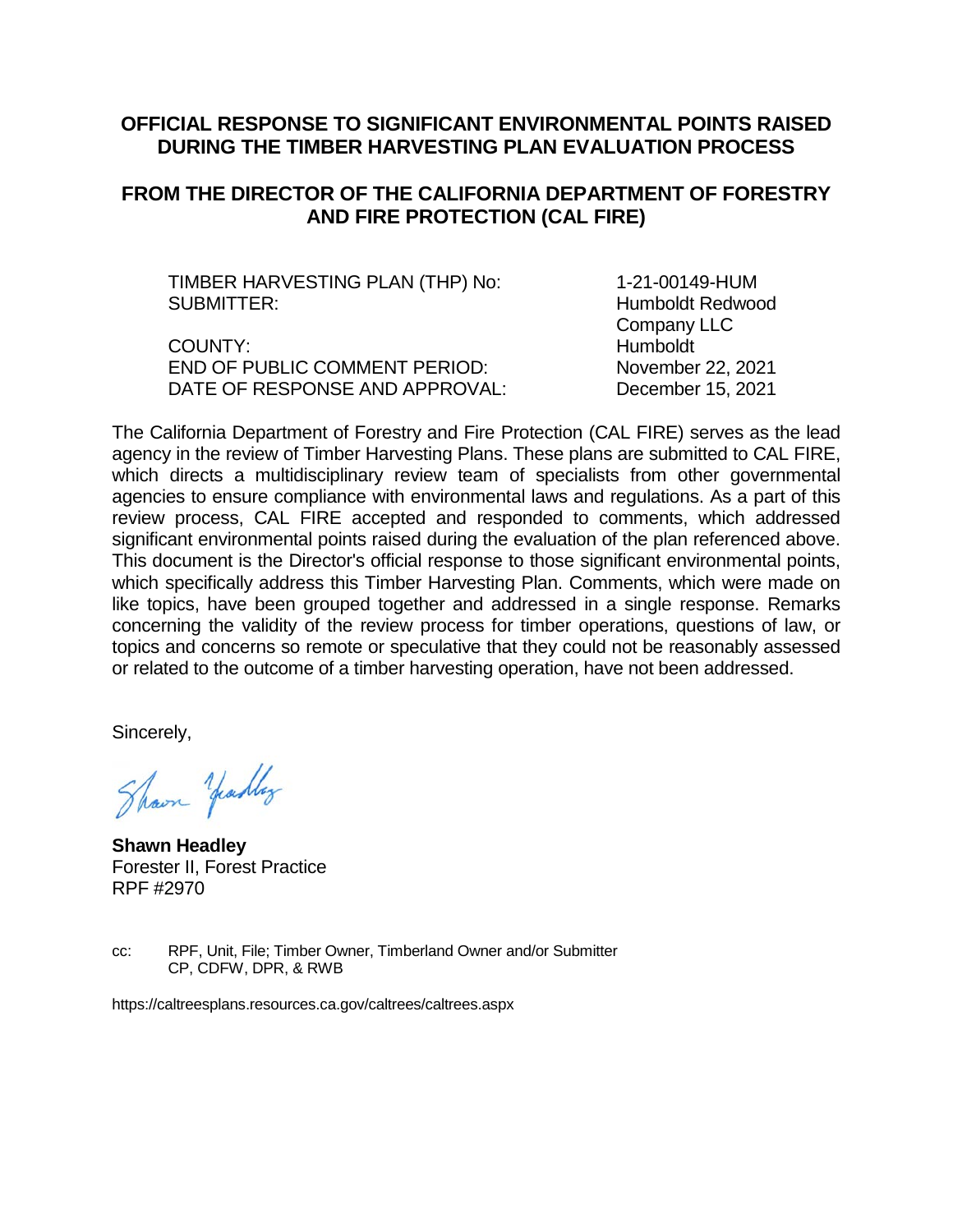## **PUBLIC NOTIFICATION**

To inform the public of this proposed Timber Harvesting Plan (THP) and determine if there were any concerns with the plan the following actions were taken:

- Notice of the receipt of the plan was submitted to the county clerk for posting with other environmental notices.
- Notice of the plan was posted at the Department's local office and also at the regional office in Santa Rosa.
- Notice of the receipt of the THP was sent to those organizations and individuals on the Department's list for notification of plans in the county.

## **THP REVIEW PROCESS**

The laws and regulations that govern the Timber Harvesting Plan review process are found in Statute law in the form of the Forest Practice Act which is contained in the Public Resources Code (PRC) and Administrative law in the rules of the Board of Forestry and Fire Protection (the Forest Practice Rules) which are contained in the California Code of Regulations (CCR).

The Forest Practice Rules are lengthy in scope and detail and provide explicit instructions for permissible and prohibited actions that govern the conduct of timber operations in the field. The major categories covered by the rules include:

- Timber Harvesting Plan contents and the Timber Harvesting Plan review process
- Silvicultural methods
- Harvesting practices and erosion control
- Site preparation
- Watercourse and lake protection
- Hazard reduction
- Fire protection
- Forest insect and disease protection practices
- Coastal Commission Special Treatment Areas
- Use, construction and maintenance of logging roads and landings
- County-specific rules

When a THP is submitted to the Department, it undergoes a multidisciplinary review consisting of several steps. In addition to CAL FIRE, the Review Team members include representatives of the California Department of Fish and Wildlife (CDFW); the appropriate Regional Water Quality Control Board (RWQCB or RWB); California Geological Survey (CGS); the Department of Parks and Recreation (DPR); the appropriate County Planning office; and if within their jurisdiction, the Coastal Commission (CC) (14 CCR §1037.5(a)). Once submitted the Director determines if the plan is accurate, complete, and in proper order, and if so, files the plan (14CCR §1037). In addition, the Review Team determines whether a Pre Harvest Inspection (PHI) is necessary, and what areas of concern are to be examined during the inspection (14 CCR §1037.5(g)(1)).

If the Plan is accepted for filing, and a PHI is determined to be needed, a field review is conducted to evaluate the adequacy of the THP. All agency personnel who comprise the multidisciplinary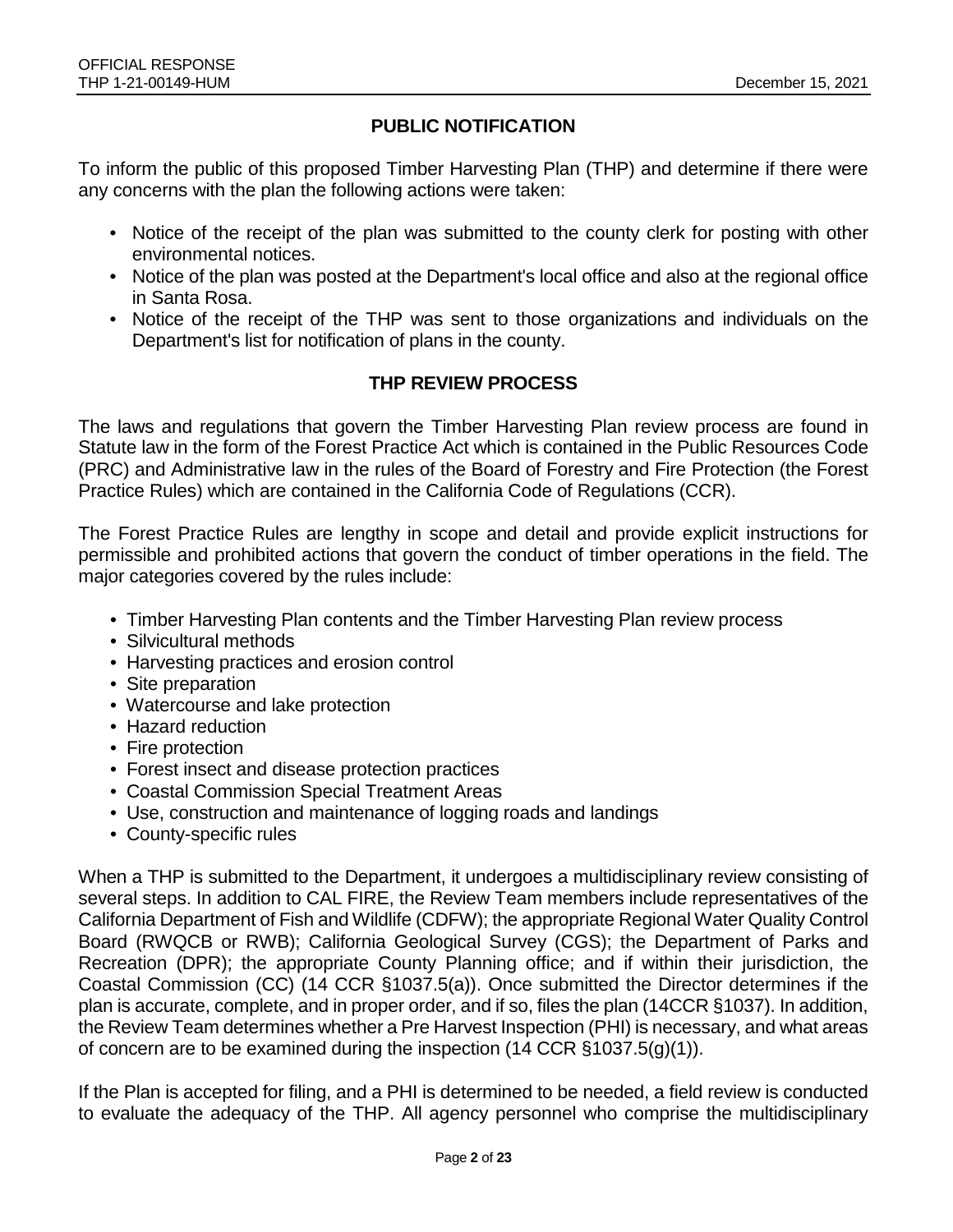Review Team are invited to attend the PHI as well as other experts and agency personnel whom the Department may request. During this field review, additional mitigation and/or recommendations may be formulated to provide greater environmental protection. These recommendations are forwarded to the RPF along with the Review Team member's PHI Report. The RPF will respond to the recommendations made and forward these to the Region office and Second Review Team Chair.

A Second Review Team meeting is held where members of the multidisciplinary Review Team meet to review all the information in the plan, and develop a recommendation for the Director (14 CCR §1037.5(g)(2)). Prior to and/or during this meeting they examine all field inspection reports, consider comments raised by the public, and discuss any additional recommendations or changes needed relative to the proposed THP. These recommendations are forwarded to the RPF. If there are additional recommendations, the RPF will respond to each recommendation, and forward the responses to the regional office in Santa Rosa.

The representative of the Director of the Department reviews all documents associated with the proposed THP, including all mitigation measures and plan provisions, written correspondence from the public and other reviewing agencies, recommendations of the multidisciplinary Review Team, and the RPF's responses to questions and recommendations made during the review period. Following consideration of this material, a decision is made to approve or deny a THP.

If a THP is approved, logging may commence. The THP is valid for up to five years, and may be extended under special circumstances for a maximum of two more years, for a total of seven years.

Prior to commencing logging operations, the Registered Professional Forester must meet with the licensed timber operator (LTO) to discuss the THP (CCR §1035.2); a CAL FIRE representative may attend this meeting. The Department makes periodic field inspections to check for THP and rule compliance. The number of inspections depends upon the plan size, duration, complexity, and the potential for adverse impacts. Inspections include but are not limited to inspections during operations pursuant to Public Resources Code (PRC) section 4604, inspections of completed work pursuant to PRC section 4586, erosion control monitoring as per PRC section 4585(a), and stocking inspection as per PRC section 4588.

The contents of the THP, the Forest Practice Act, and Rules, provide the criteria which CAL FIRE inspectors use to determine compliance. While the Department cannot guarantee that there will be no violations, it is the Department's policy to vigorously pursue the prompt and positive enforcement of the Forest Practice Act, the Forest Practice Rules, related laws and regulations, and environmental protection measures that apply to timber operations on non-federal land in California. This enforcement is directed primarily at preventing forest practice violations, and secondarily at prompt and adequate correction of violations when they occur.

The general means of enforcement of the Forest Practice Act, the Rules, and other related regulations range from the use of violation notices, which require corrective action, to criminal proceedings through the court system. Timber operator and Registered Professional Forester licensing action may also be pursued. Most forest practice violations are correctable and the Department's enforcement program assures correction. Where non-correctable violations occur, criminal action is usually taken. Depending on the outcome of the case and the court in which the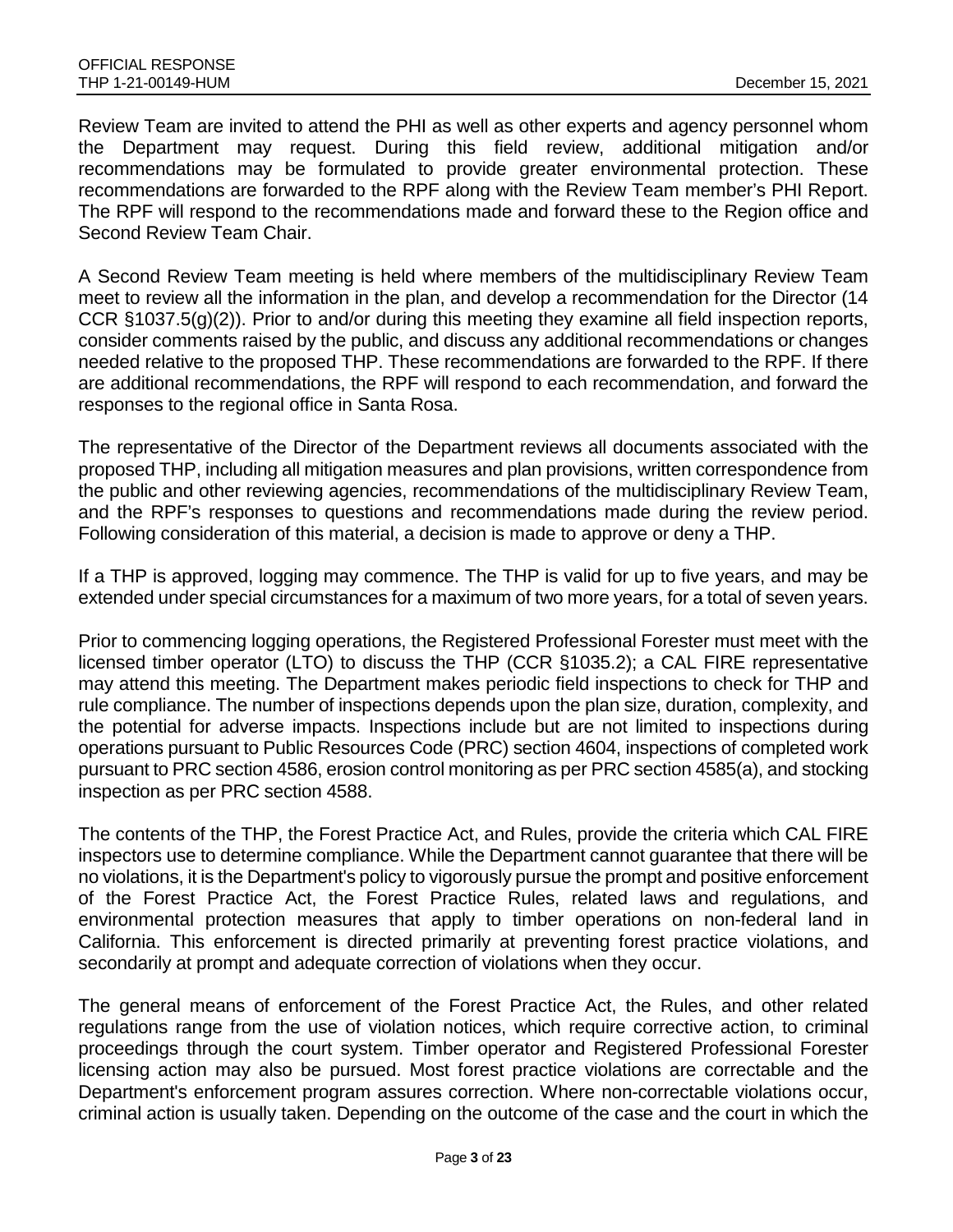case is heard, some sort of environmental corrective work is usually done. This is intended to offset non-correctable adverse impacts.

Once harvesting operations are finished, a completion report must be submitted certifying that the area meets the requirements of the rules. CAL FIRE inspects the area to verify that all aspects of the applicable rules and regulations have been followed, including erosion control work. Depending on the silvicultural system used, the stocking standards of the rules must be met immediately or in certain cases within five years. A stocking report must be filed to certify that the requirements have been met.

| <b>ADA</b>             | <b>American Disabilities Act</b>                                              | <b>HVCF</b>             | <b>High Value Conservation</b><br>Forest              |
|------------------------|-------------------------------------------------------------------------------|-------------------------|-------------------------------------------------------|
| <b>ASP</b>             | <b>Anadromous Salmonid Protection</b>                                         | <b>HUM</b>              | Humboldt                                              |
| <b>BMP</b>             | <b>Best Management Practice</b>                                               | <b>IPCC</b>             | Intergovernmental Panel on<br><b>Climate Change</b>   |
| <b>BOF</b>             | California Board of Forestry and<br><b>Fire Protection</b>                    | <b>LOD</b>              | Large Organic Debris                                  |
| <b>CAL FIRE</b>        | California Department of Forestry<br>and Fire Protection                      | <b>LTO</b>              | <b>Licensed Timber Operator</b>                       |
| <b>CalTREES</b>        | <b>California Timber Regulation</b><br><b>Environmental Evaluation System</b> | <b>NCRWQCB</b>          | North Coast Water Quality<br><b>Control Board</b>     |
| <b>CCR</b>             | California Code of Regulations                                                | <b>NSO</b>              | Northern Spotted Owl                                  |
| <b>CDFW</b>            | California Department of Fish and<br>Wildlife                                 | <b>OR</b>               | <b>Official Response</b>                              |
| <b>CEQA</b>            | California Environmental Quality<br>Act                                       | <b>PALCO</b>            | Pacific Lumber Company                                |
| <b>CESA</b>            | California Endangered Species Act                                             | PC                      | <b>Public Comment</b>                                 |
| <b>CIA</b>             | <b>Cumulative Impacts Assessment</b>                                          | PHI                     | Pre-Harvest Inspection                                |
| $\overline{\text{CS}}$ | California Geological Survey                                                  | <b>PRC</b>              | <b>Public Resources Code</b>                          |
| <b>CLFA</b>            | <b>California Licensed Foresters</b><br>Association                           | <b>RMZ</b>              | <b>Riparian Management Zone</b>                       |
| <b>DBH</b>             | Diameter at Breast Height                                                     | <b>RWB</b>              | <b>Regional Water Quality Control</b><br><b>Board</b> |
| <b>DDD</b>             | <b>Directors Determination Date</b>                                           | <b>RPF</b>              | <b>Registered Professional</b><br>Forester            |
| <b>DPR</b>             | Department of Parks and<br>Recreation                                         | $\overline{\text{STZ}}$ | <b>Special Treatment Zone</b>                         |
| <b>ECP</b>             | <b>Erosion Control Plan</b>                                                   | <b>THP</b>              | <b>Timber Harvesting Plan</b>                         |
| EEZ                    | <b>Equipment Exclusion Zone</b>                                               | <b>TPZ</b>              | <b>Timber Production Zone</b>                         |
| <b>EPA</b>             | <b>Environmental Protection Agency</b>                                        | <b>USFWS</b>            | U.S. Fish and Wildlife Service                        |
| <b>FPA</b>             | (California) Forest Practice Act                                              | <b>USGS</b>             | <b>United States Geological</b><br>Survey             |
| <b>FPR</b>             | (California) Forest Practice Rules                                            | <b>WAA</b>              | <b>Watershed Assessment Area</b>                      |
| <b>GHG</b>             | <b>Greenhouse Gases</b>                                                       | <b>WLPZ</b>             | Watercourse & Lake Protection<br>Zone                 |
| <b>HCP</b>             | <b>Habitat Conservation Plan</b>                                              | $\overline{\S}$         | Section                                               |

## **FOREST PRACTICE TERMS**

[sic] Word used verbatim as originally printed in another document. May indicate a misspelling or incorrect word usage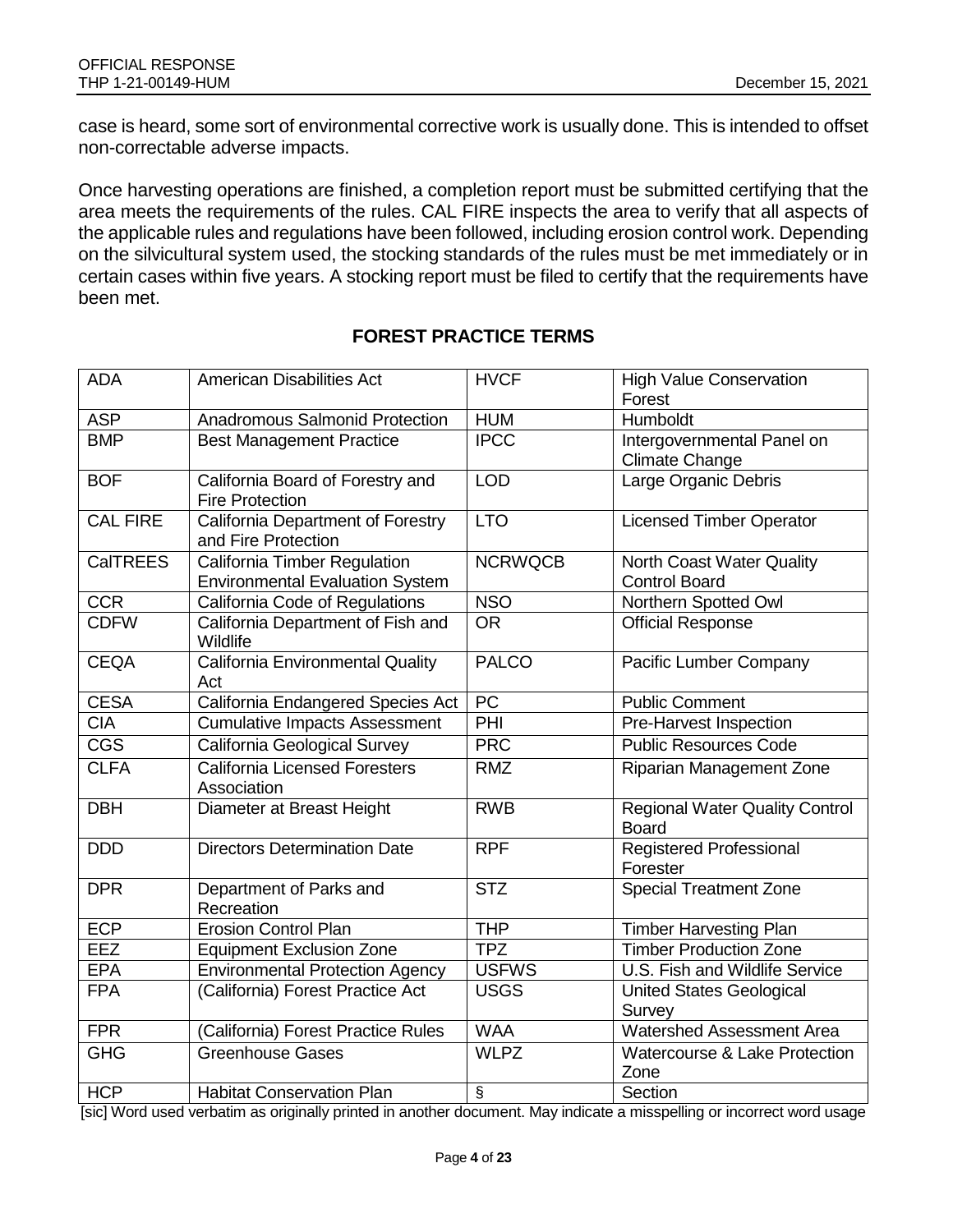## **BACKGROUND**

## **Timeline**

Timber Harvesting Plan (THP) # 1-21-000149-HUM "Miller Time THP" proposes to harvest timber on 192.9 acres of Humboldt Redwood Company LLC (HRC) timberland using the selection, group selection, and variable retention silvicultural methods. The THP was initially received by CAL FIRE on September 23, 2021 and returned for issues with the Notice of Intent. The Plan was resubmitted on October 7, 2021 and accepted for filing on October 14, 2021. A Preharvest Inspection (PHI) was conducted on October 19, 2021. Attendees on the PHI included Louis Schipper the RPF, Shane Beach HRC staff Geologist, Joelle Geppert from NCRWQCB, Shara Gallagher from CGS and Tim Meyrs the CAL FIRE Inspector. The Final Interagency Review (aka Second Review) occurred on November 4, 2021 and the Second Review Chair recommended the Plan for approval on November 12, 2021. The public comment period then ended on November 22, 2021. The date for the Director's Determination Deadline (DDD) was set for December 15, 2021 per 14 CCR § 1037.4.

#### **Humboldt County is considered an agriculture county, which includes timber.**

Humboldt County Zoning regulations (Title III Land Use and Development) support the fact that landowners in the county may have to interact with the presence of agriculture activities. From Section INL#316.2-4(A); Added by Ord. 1662, Sec. 1, 11/27/84; Amended by Ord. 2075, 5/30/95; Amended by Ord. 2138b, Sec. 1, 1/14/97):

*"Section 313 43.2.4.1- Humboldt County is an agricultural county with many areas planned and zoned for agricultural operations. The presence of farms, ranches and timberland yields significant aesthetic and economic benefits to the health and welfare of the residents of the County. In accordance with the findings in subsection 43.2.2, this County's agriculture must be protected, including in areas where it is near residential development. This is accomplished in part by the adoption of subsection 43.2.3, which provides that properly conducted agricultural operations will not be deemed a nuisance.* 

*Section 313 43.2.4.2 - This section further requires sellers of real property to give notice of this ordinance and its provisions to buyers of real property located in Humboldt County. The notice shall be in substantially the following form:* 

*"You are hereby notified that if the property you are purchasing is located close to agricultural lands or operations, you may be subject to inconvenience or discomfort from the following agricultural operations: cultivation and tillage of the soil; burning of agricultural waste products; lawful and proper use of agricultural chemicals including, but not limited to, the application of pesticides and fertilizers; and production, irrigation, pruning, growing, harvesting and processing of any agricultural commodity, including horticulture, timber, apiculture, the raising of*  livestock, fish, poultry, and commercial practices performed as incident to or in *conjunction with such agricultural operations, including preparation for market, delivery to storage or market, or to carriers or transportation to market. These operations may generate, among other things, dust, smoke, noise and odor. If you live near an agricultural area, you should be prepared to accept such inconveniences or discomfort as a normal and necessary aspect of living in a*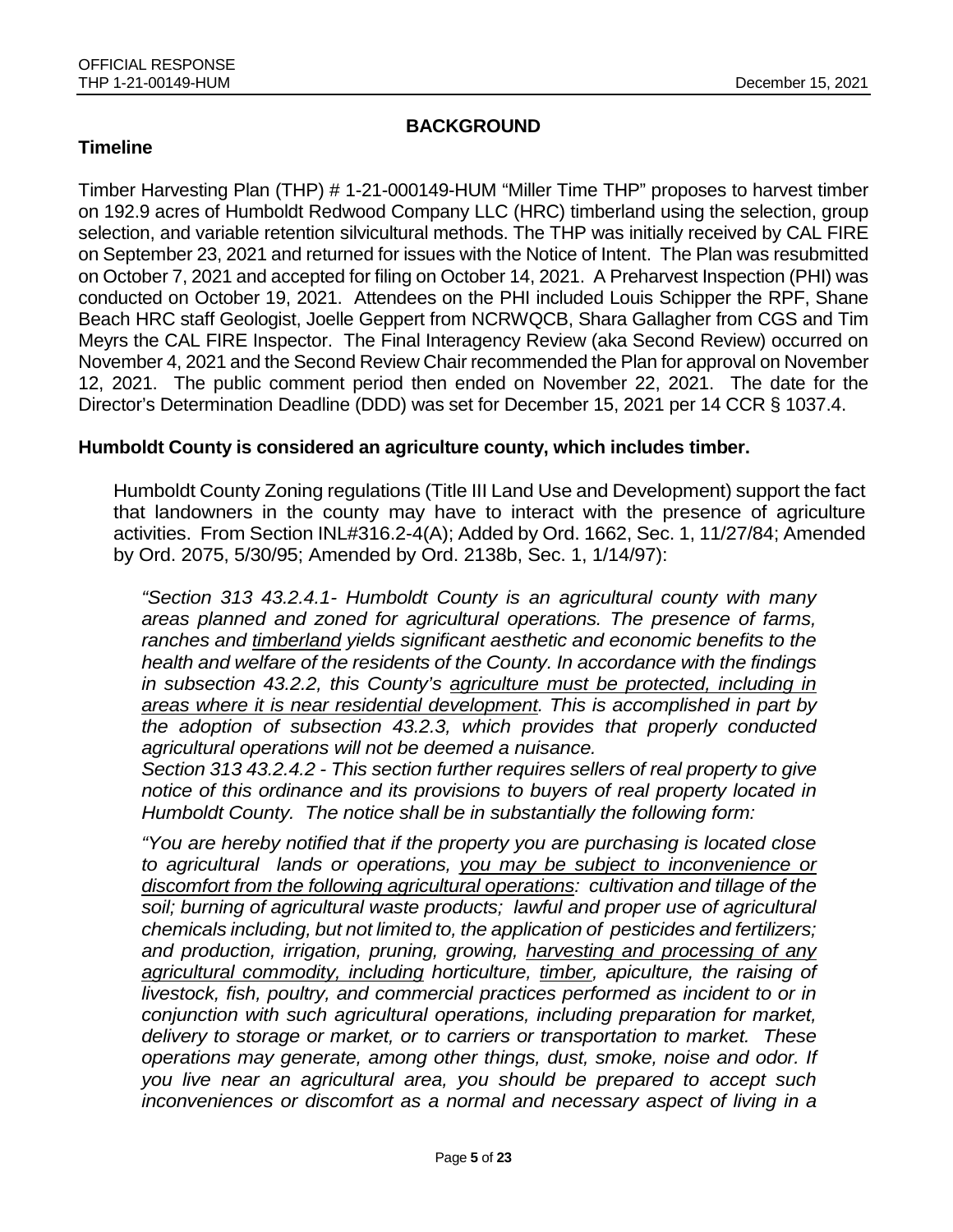*county with a strong rural character and a healthy agricultural sector. For information concerning where agricultural operations are in relation to your property, you may contact the Planning Division of Humboldt County Community Development Services. For questions concerning specific kinds of agricultural operations in your area, including their use of fertilizers and pesticides, you should contact the Humboldt County Agricultural Commissioner. This Notice is given for informational purposes only and nothing in the Ordinance or this Notice should be deemed to prevent you from complaining to any appropriate agency or taking any other available action to remedy any unlawful or improper agricultural practice."*

#### **PUBLIC COMMENT SUMMARY**

During the public comment period for this THP as described above, there were eight public comment letter received at the CAL FIRE Region Headquarters in Santa Rosa. One letter was considered having confidential archeology information and was addressed in a separate Official Response. Another one of the letters was a template letter submitted by several different individuals but was considered the same letter in these responses. This OR will respond to concerns associated with the proposed THP that were brought up in the public comment letters. General concerns are grouped by subject matter and followed by the Department's response. Unique individual concerns from a public comment letter are addressed after the general concerns immediately following that comment along with referencing any general comment responses that may be associated with that response. The public comments are identified with the CAL FIRE "PC" code. A copy of the original letters sent to the Department are viewable through the Department's online Forest Practice Database CalTREES.

**CalTREES instructions**: navigate to<https://caltreesplans.resources.ca.gov/caltrees/caltrees.aspx> Click the search icon at the top of the page, then type the Plan # in the Record Number box (county identifier not needed). Under the Document Number column, select the Plan Number for the "Timber Harvest Plan" Type. Below the "Record Details" should be a list of attachments for the Plan. (Note: if there are a substantial number attachments, or attachments with large file sizes, it may take some time to load) The Public Comments are labeled under "Record Type" and are in pdf format, usually with a "PC" label.

## **SIGNIFICANT ENVIRONMENTAL GENERAL CONCERNS WITH RESPONSES**

#### **1. GENERAL CONCERN: Unlogged Forests**

There are concerns that the proposed harvest is on lands that have never been harvested.

**RESPONSE**: The idea that the area has never been harvested is simply not true. The stand description is in the THP on page 142 of Section III:

*"A multi-tiered canopy of crowns exists within the stands. The timber within the proposed THP is comprised of healthy, young mature (60 to 120 years old) Douglas-fir and scattered decadent (120 to 300 years old) older Douglas-fir, which contain approximately 100%*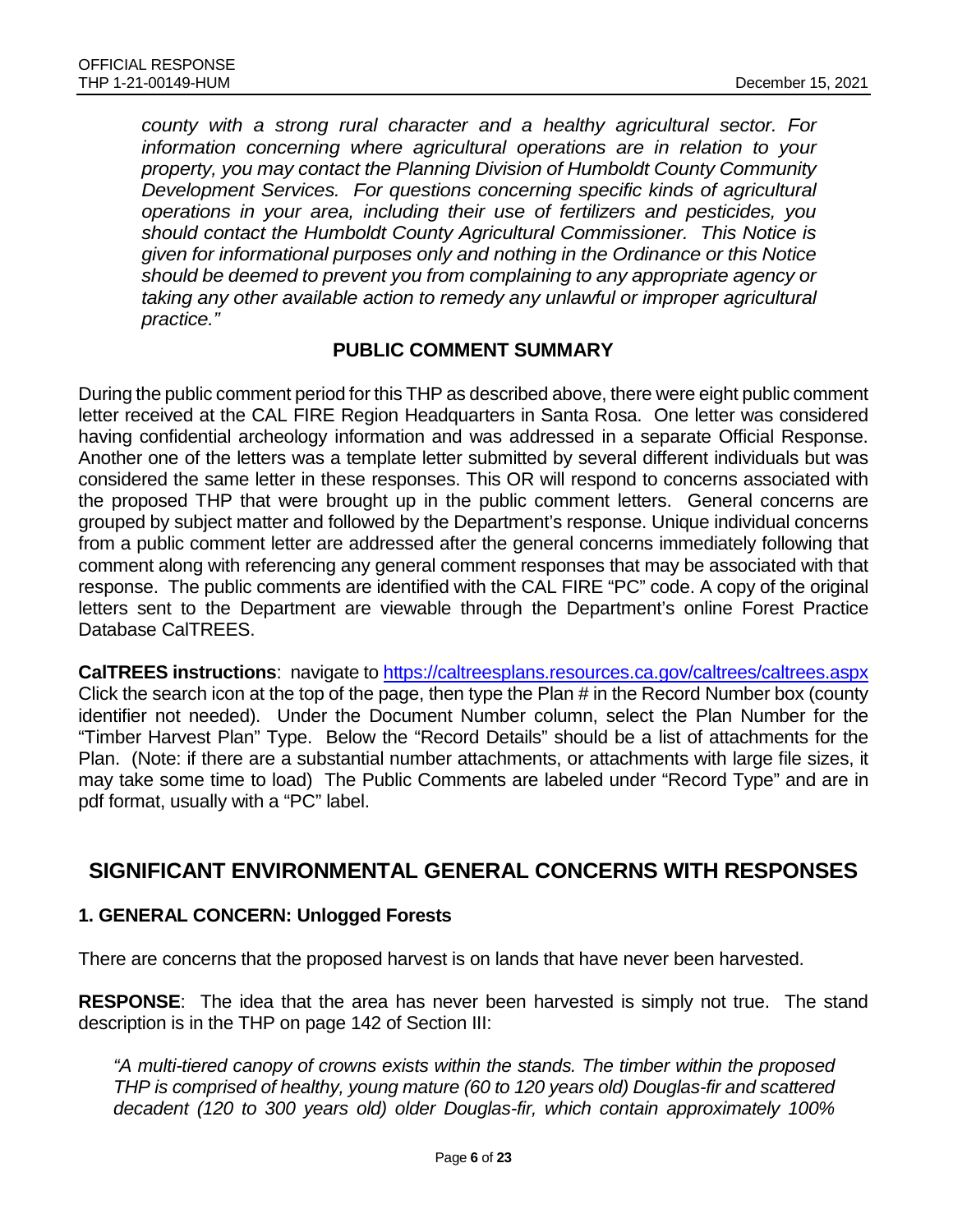*Douglas-fir by conifer species. The average basal area ranges from 20 to 220 square feet of conifer species per acre in all the stands. The stand component consists of approximately 10 to 160 dominant, codominant, and predominant Douglas-fir trees per acre. The stand component consists of approximately 1 to 100 hardwood trees per acre ranging from 8" to 40" DBH. Hardwoods are scattered throughout all the units.*

*The areas of the THP were entered with tractors in the 1950s specifically looking for high grade peeler logs. Within this general area there were repeated fire efforts by the ranchers to expand prairies for grazing. Retention of mature hardwood species along the watercourses will provide production for food, cover, roosting and nesting substrates; shade cover for stream temperature control; and potential future recruitment as snags for wildlife use. Retained large organic debris (LOD) provides wildlife habitat and shelter. Existing and recruited green trees are retained for use by cavity dwelling birds, amphibians, and other wildlife. The retention of these features, plus the inclusion of numerous scattered small and large stumps and HCP (6.11.2.2) Habitat Structural Components, will provide a legacy of structural habitat to maintain vegetative and stand habitat diversity, plus promote these areas to achieve status as functional late succession forest."*

Additionally, the THP does not propose any harvesting of old growth trees and contains several citations on the preservation and conservation of them:

*(Page 159) "High value wildlife trees, large old growth trees, large trees with certain old growth characteristics and green snag replacement trees. All required retention trees will be retained during timber operations and HCVF trees and green snag replacement trees greater than 30" DBH will be marked in the field with a painted white "L" at DBH and at the tree base and retained during future stand entries for the life of the HCP. Trees left in addition to these required retention trees will become part of a future Selection or Group-Selection entry, where the stand will meet the minimum stocking standards of 14 CCR 913.2 (a)(2)(A) & (B)."*

*(Page 159) "Identified old growth trees meeting the standards outlined in HRC's old growth policy will be retained indefinitely."*

*(Page 178) "No late succession forest stands (14CCR 895.1) exist within or is proposed for harvest in the THP area."*

*(Page 179) "Pursuant HRC old growth conservation policy described in item 34 - no old growth trees are being harvested as part of this THP."*

The PHI report states that timber stands are correctly described (page 2) and concludes on page 7, Item 62 that the Plan accurately disclosed any components that would be associated with Late Successional Forest Stands (e.g. large living and/or dead trees, large downed woody debris, decadent and/or deformed trees) that require disclosure and analysis in the cumulative impacts discussion. The Department finds that there was sufficient and adequate documentation on the disclosure of the timber stands proposed for harvest.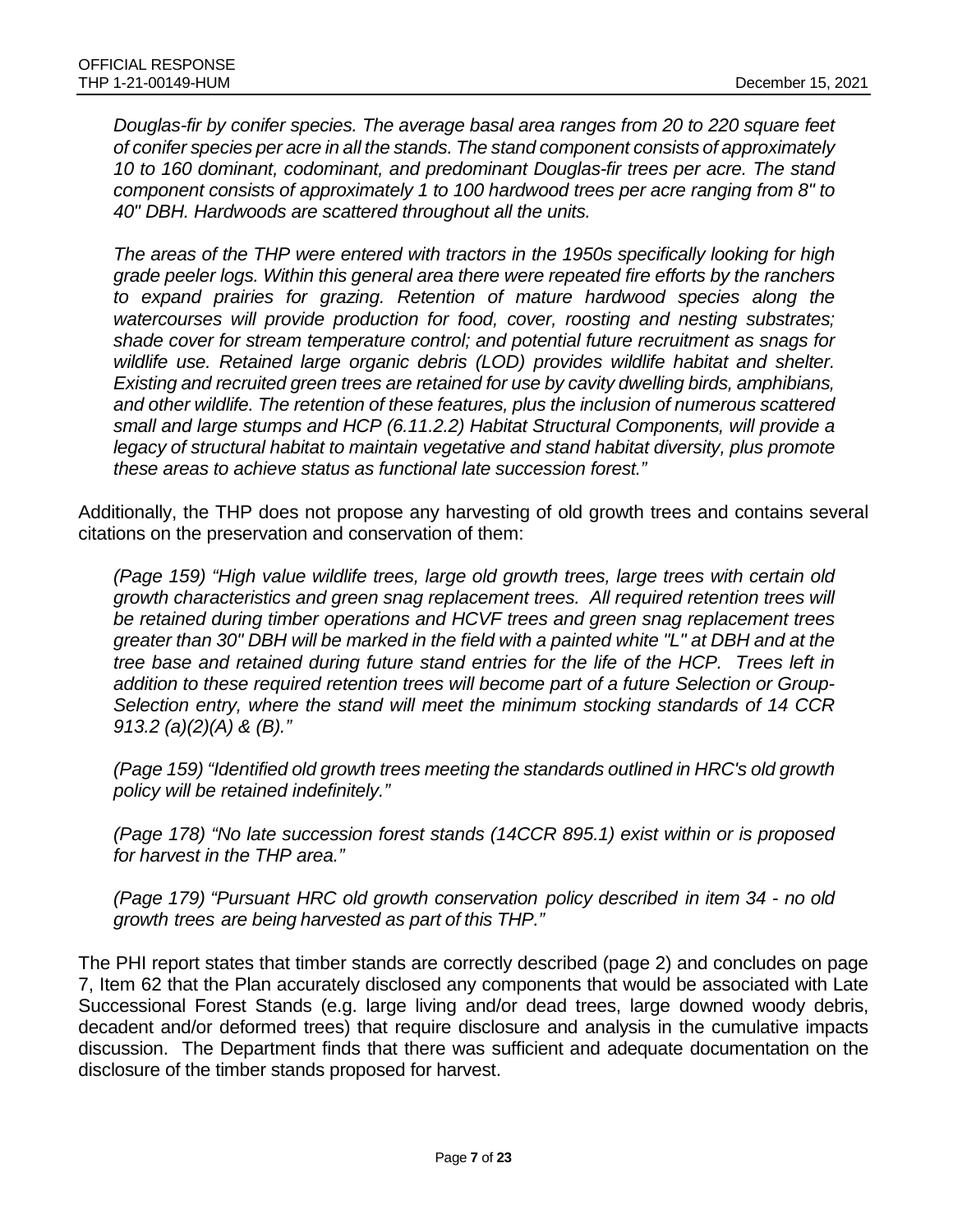#### **2. GENERAL CONCERN: Watershed cumulative impacts assessment area**

There were concerns that the "Devils Creek" watershed was not accounted for in the cumulative impacts assessment for the THP.

**RESPONSE**: Section IV, page 185 of the THP discusses and describes the Watershed Assessment Area for the cumulative impacts assessment as required by the Board of Forestry Technical Rule Addendum No. 2, and includes State Planning Watersheds; Beer Bottle (1112.200101) and Happy Valley (1112.200103). The "Devils Creek" watershed as referenced in the comments appear to be for the Oil Creek Planning watershed (1112.300403), since there is not a Devils Creek Planning watershed in the area. This was addressed in the Plan on page 185 as having a small amount of flat, ridgeline acres, that are proposed for group selection harvest:

"*Note: Unit 5 of the project is located along the ridge that seperates* [sic] *the Bear River WAA and Mattole WAA, where there is a small area that drains into the Mattole WAA. It is the opinion of the RPF that no adverse impacts are anticipated from this portion of the project and will not be addressed in the Cumulative impacts assessment. A few justifications being that the area draining into Mattole WAA is located along a ridge on slopes less than 30%. does not have any watercourses, the proposed Silviculture is Group Selection, and the Harvest will help to thin the ridgeline thus providing a fuel break and defensible space in case of a wildland fire*."

The small area in question was mapped at approximately 7 acres outside the road areas within the unit. This equated to 0.08 % of the total watershed (8,834 acres), and not seen as having a significant impact to the watershed, triggering an entire analysis of the planning watershed.

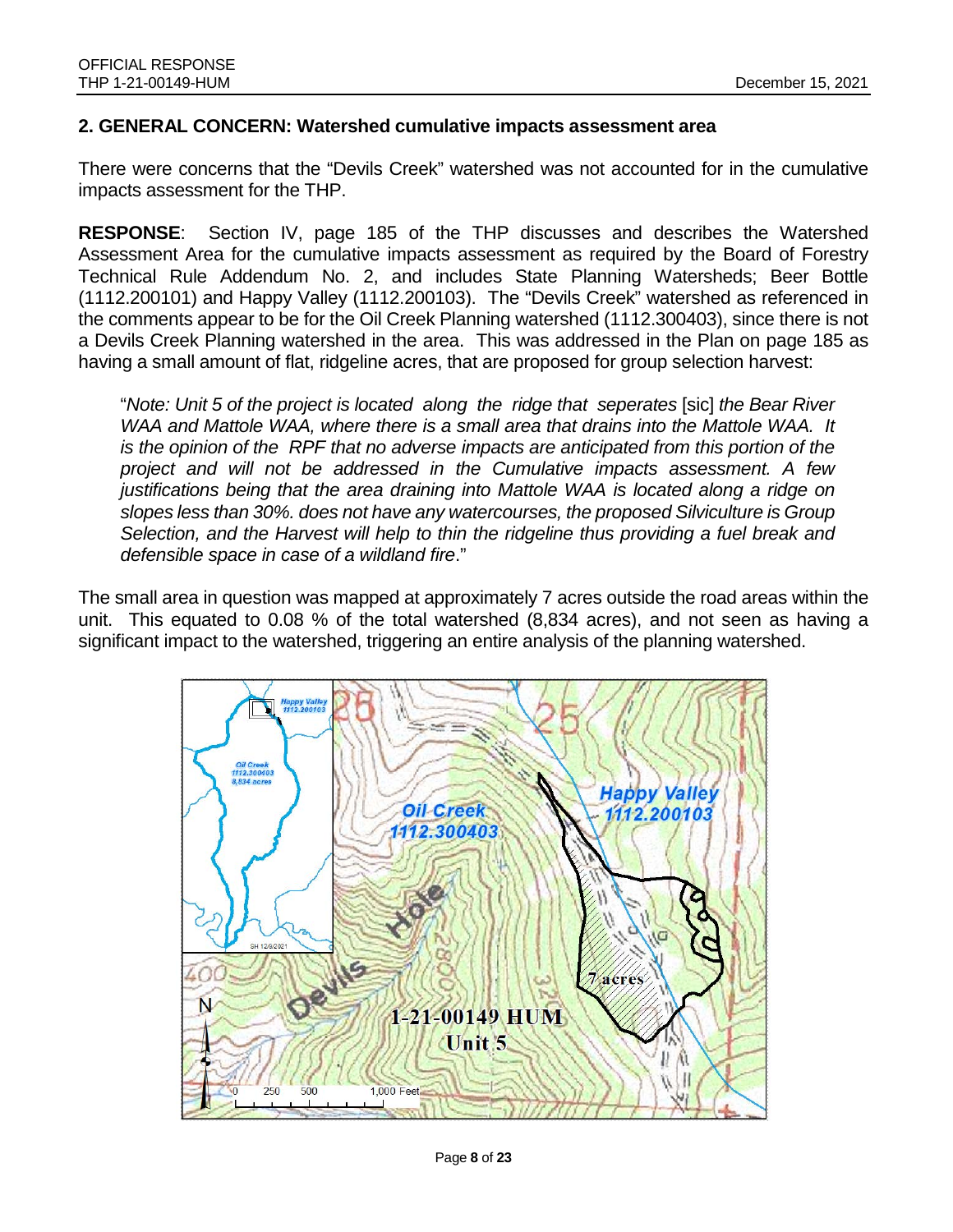The decision to not include the Oil Creek Planning watershed in the analysis is appropriate and was properly documented and supported by the Department. The PHI report concluded on page 8 under Item 72 that the defined resource assessment areas were appropriate and the RPF correctly assessed the potential for significant cumulative impacts upon resource values within the defined assessment areas.

#### **3. GENERAL CONCERN: Land Title**

Comment letters suggested that the property the proposed THP is located on was not rightfully that of Humboldt Redwood Company.

**RESPONSE**: This is a civil matter. If there is a question of ownership and substantial evidence exists to challenge this, it is more appropriate to pursue the concern through the courts and with the Humboldt County Assessor's Office. As far as CAL FIRE is concerned the Plan Submitter is the rightful owner of the property of the proposed THP.

#### **4. GENERAL CONCERN: Northern Spotted Owl Impacts**

Letters expressed concern that NSOs were not being protected.

**RESPONSE**: Section II Item 32 starting on page 72 of the THP contains detailed enforcement language for the protection of NSO, followed by many pages in Sections III and Section V providing the appropriate supporting surveys, analysis and documentation to avoid take of NSO. The Department of Fish and Wildlife was a part of the Plan review and had no unmitigated concerns for the protection of NSO.

This is further supported on page 8 of the PHI report, with the CAL FIRE inspector concluding the flowing in regards to NSO:

- a. NSO habitat definitions used in the Plan accurately reflect vegetation conditions.
- b. The retained habitat quantities depicted on the Plan maps were accurate.
- c. Protection measures for the NSO activity center(s) appear adequate and in conformance with the rules.
- d. NSO survey call points distribution and location were adequate.

The Department has determined that the proposed timber operations are in compliance with HRCs HCP and should not result in a "take" of NSO.

#### **5. GENERAL CONCERN: Greenhouse gases and climate change**

**RESPONSE**: Section IV of the THP, starting on page 245, addresses the cumulative impacts analysis including effects on climate change and greenhouse gases: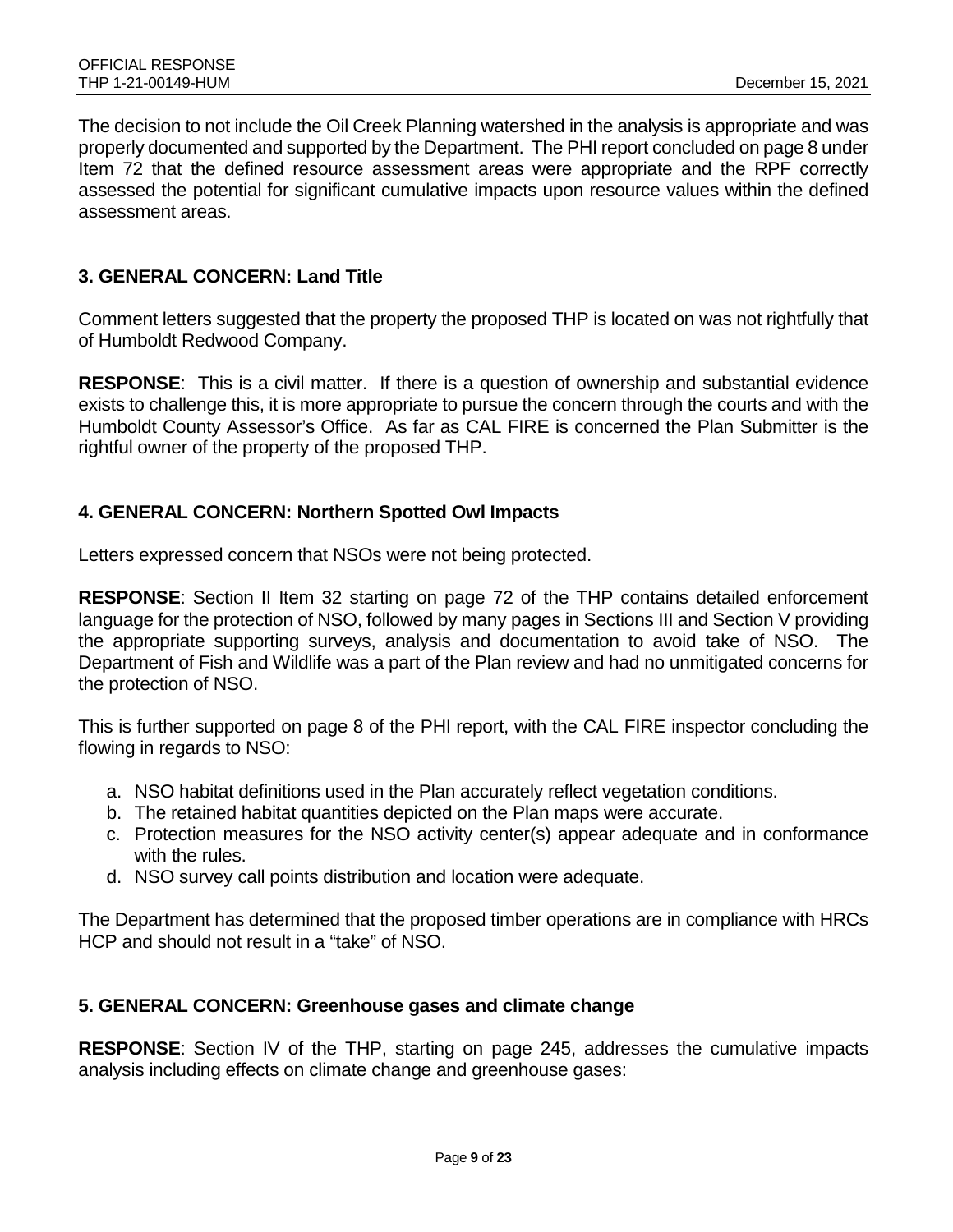*"The proposed project will result directly and indirectly in carbon sequestration and temporary, insignificant C02 emissions. Carbon sequestration is achieved through a repeating cycle of planting and growing of trees that remove C02 from the atmosphere and store carbon in tree fiber. When a tree is harvested, most of the carbon-filled tree fibers become lumber that is sequestered in buildings while a new rotation of trees is planted and grown. Some of the tree fibers such as branches and tops are left in the forest where they are sometimes burned to reduce fire hazard. However, the vast majority of this material is left to decay and will emit C02 overtime; but, it also supplements the forest soils and forest duff layer where carbon is stored that serves as a substrate for more tree growth. In addition, redwood is a dominant species on Humboldt Redwood Company timberlands and redwood slash decays more slowly than slash from hardwood and whitewood species. Further, when C02 is released by decaying slash, it is offset by rapid regeneration of tree stands (including sprouts from redwood and hardwood species) and other vegetation that sequesters carbon. Some of this carbon-filled tree fiber, such as bark, shavings, and chips are used in other engineered building products or as fuel used to generate electricity. When this wood fiber is burned to generate electricity the stored carbon is released into the atmosphere, but it is being done in a controlled setting, which also fills a huge demand by our society. Another factor to consider is that when wood biomass is used to generate electricity it directly reduces the amount of fossil fuels required which are non renewable energy sources and generate C02 in more substantial quantities. Another point worth mentioning is that if this wood fiber were left to decompose naturally its stored carbon emissions would still nonetheless occur.*

*Using the CALFIRE GHG calculator, it is estimated that GHG sequestration for this project will be 36890 metric tons of C02 per acre over the 100 year planning horizon. This sequestration total includes emissions from site preparation, non biological emissions associated with harvesting and non biological emissions associated with milling. GHG emissions associated with this project are insignificant relative to global C02 emissions that are thought to affect climate. There is virtually no opportunity to reduce these emissions in a manner that would meaningfully benefit the climate because they are already miniscule. (U.S.E.P.A. 2005). An acre of managed forest is entered with equipment once every 15-20 years with emissions measured in hours of equipment operation over that time period. Few if any other land uses can match the low intensity of C02 emissions over space and time that are associated with commercial forestry. In urban areas of California, a typical California household will operate one or more vehicles every day and the demands of that household will induce a variety of additional C02 emissions*  for other forms of commerce, power production, and consumption. In rural areas, even a *typical farm acre in California will be subject to equipment operation for several hours or days every year over 20 years - not once every 20 years.*

*The insignificant GHG effects of the proposed project are further diminished by the mitigating effects of carbon sequestered in wood products produced from harvest and by the forest stewardship principals used by Humboldt Redwood Company, which will increase forest stocking over time.*

*At the project scale, the beneficial impacts on carbon sequestration and the project-related C02 emissions related to global warming are negligible and undetectable at the global*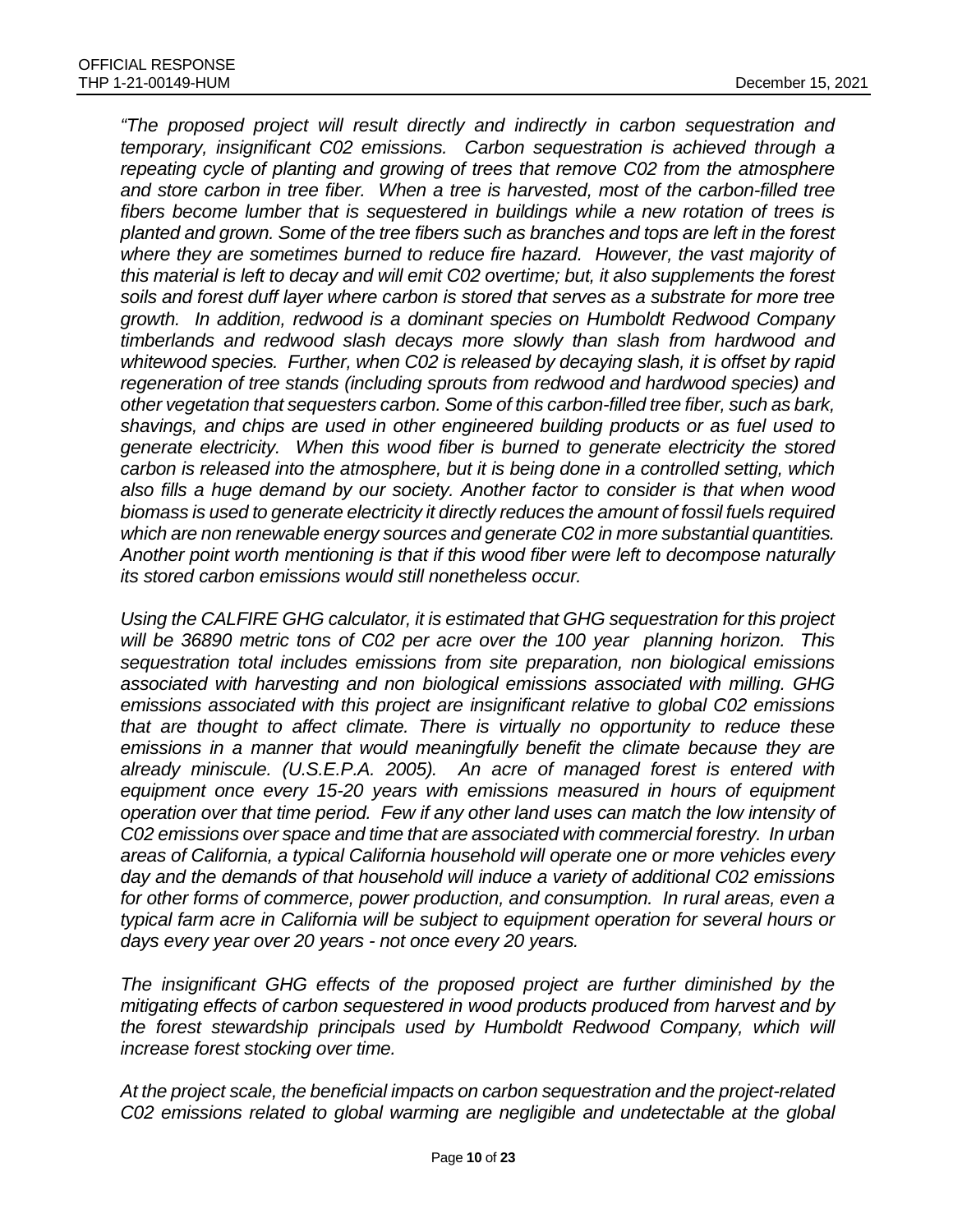*scale. The C02 emissions from vehicles used to implement the project over several weeks or months are dwarfed by the C02 emissions from other routine daily activities engaged in by all Californians such as a single morning commute for even one city. Also, impacts from transportation will be further mitigated by the implementation of new standards for diesel engines recently adopted by the CARS (CARS 2008). When considering the impacts of this project on climate it is doubtful that a measurable change could be detected, even at the micro climate level."*

The climate change assessment discussion continues on page 247 with several references and citations for studies on the subject providing adequate and proper documentation for the resource subject.

The PHI report concluded on page 8 under Item 72 that the defined resource assessment areas were appropriate and the RPF correctly assessed the potential for significant cumulative impacts upon resource values within the defined assessment areas.

The Department agrees with the conclusions presented on page 250 of the Plan in regards to climate change and greenhouse gases:

*"It is the RPF's opinion that after having performed the Cumulative Impacts Assessment for climate change, it has been determined that the proposed project as presented and mitigated, in combination with past, present, and reasonably foreseeable future projects will not cause, or add to significant cumulative impacts within the assessment area."*

#### **6. GENERAL CONCERN: Herbicides**

There was concern that the THP did not discuss the chemical "glyphosate", which is a common ingredient in forestry herbicides.

**RESPONSE**: The THP contains a very detailed discussion and cumulative impact analysis for chemical contamination on page 206 – 215 of the Plan. The potential use of "glyphosate" was addressed on page 212:

*"Glyphosate, the active ingredient in the over the counter herbicide Roundup, is used to control grasses, herbaceous plants including deep rooted perennial weeds, brush, and some broadleaf trees and shrubs. It is applied to foliage, is absorbed by leaves, and rapidly moves through the plant. It acts by preventing the plant from producing an essential amino acid. Aminomethy-lphosphonic acid is the main break-down product. It is generally not active in soil and is not usually absorbed from the soil by plants. It remains unchanged in the soil for varying lengths of time, depending on soil texture and organic- matter content. The half-life of Glyphosate can range from 3 to 130 days. The surfactant in roundup has a soil half-life of less than one week. The main breakdown product of the surfactant is carbon dioxide. Glyphosate dissolves easily in water. The potential for*  leaching into groundwater is low as it is strongly adsorbed by soil particles. It does not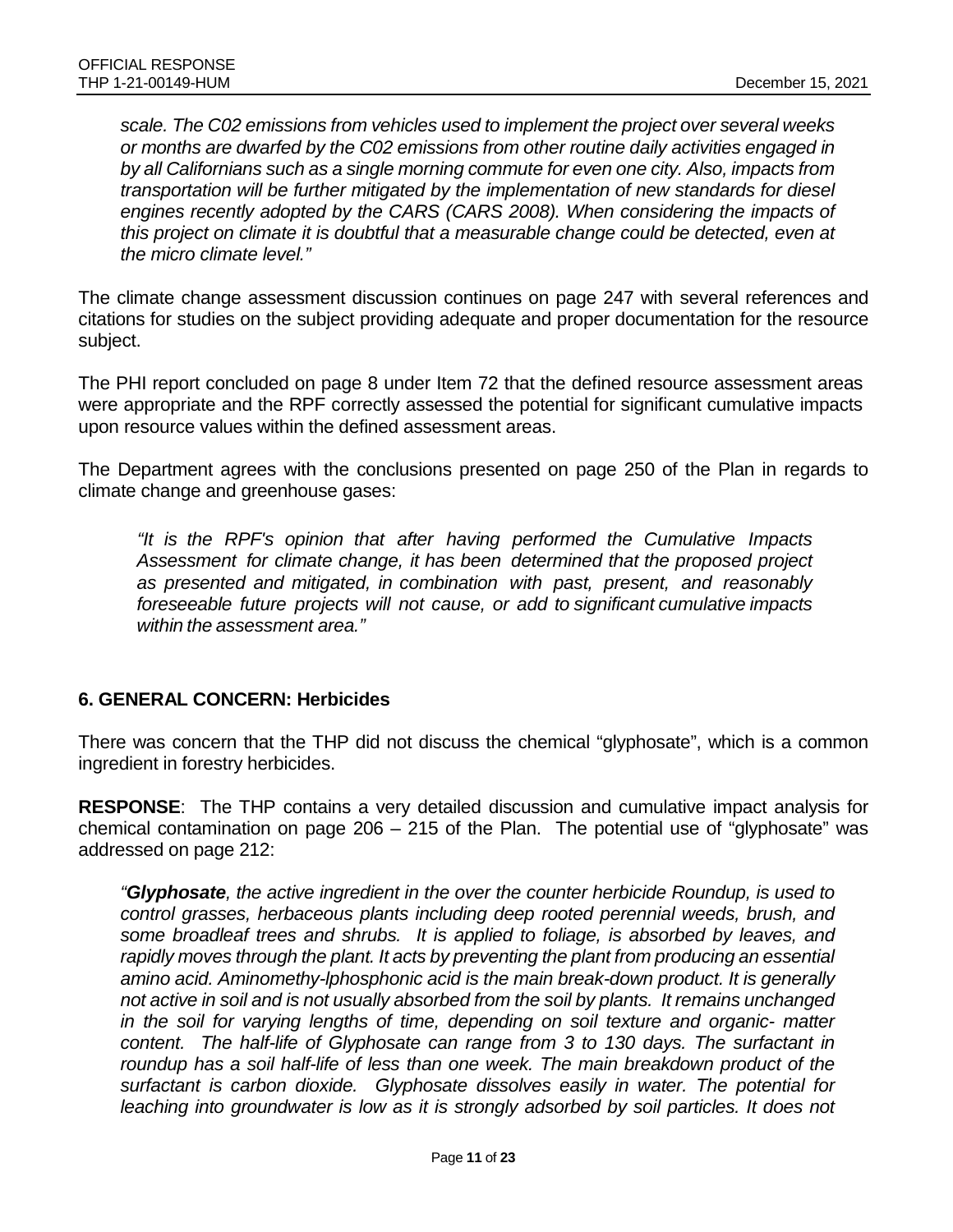*evaporate easily. Glyphosate has no known effect on soil microorganisms. It is practically non-toxic to birds and mammals and bees. It is no more than slightly toxic to fish and practically non-toxic to aquatic invertebrate animals. It does not build up in fish. According to label restrictions, Glyphosate is not to be applied directly to water or wetlands. Typically in forestland uses, Glyphosate is applied to individual weed species that are in competition with growing conifers. We have reviewed DPR and EPA's research and testing for impacts pertaining to Glyphosate. Given the scientific and toxicological information in conjunction with the DPR and EPA testing and label restrictions, HRC finds that Glyphosate use would not pose a significant human health hazard nor produce any significant adverse environmental impacts when used in accordance to label or other regulatory restrictions and when used in the typical manner during reforestation."*

The use of herbicides were referenced on page two of the PHI report when describing the requirement to manage Group B species per 14 CCR § 912.7, 932.7, 952.7(d). The Inspector noted the following:

*"The plan allows for treatment of hardwoods to maintain relative site occupancy of group A species with both manual and herbicide treatments."*

The Department agrees with the conclusions stated in the Plan on page 213 in regards to the potential use of herbicides:

"*Application of herbicides on any one acre of HRC forestlands may occur once or twice every 50- 80 years. HRC has undertaken an analysis of potential impacts and alternatives given the current state of the scientific knowledge of the products registered for use on conifer forestlands. We have further discussed the speculative nature of the amount and timing of use of these products on forestlands. Considering the typical pattern of use of these products, the history of past use, and the label restrictions and regulations on the use of these chemicals, HRC concludes that there will be no significant potential adverse environmental impacts from the application of registered materials if they are used in accordance with existing label precautions, the existing statutory mandates and the Forest Practice Rules.*

*HRC further concludes that these products do not eliminate grasses, herbs, weeds, and brush species, but do provide for a temporary reduction in competition for planted conifers, so that young conifers may be able to survive and grow more rapidly. Herbicide use is sometimes necessary as part of HRC's required demonstration of maximum sustained production, which is the Board of Forestry's effort to interpret into rule language the legislative goal of maximum*

*sustained production of high-quality forest products while giving consideration to the other forest values. A policy of no herbicide use is not a feasible alternative. HRC also concludes that there will be no potential adverse environmental impacts to water quality considering the watercourse and lake protection buffers and label restrictions. After reasonable study, there is no evidence known to this applicant to support the conclusion that application of herbicides in a lawful manner would constitute a significant adverse impact on the environment*."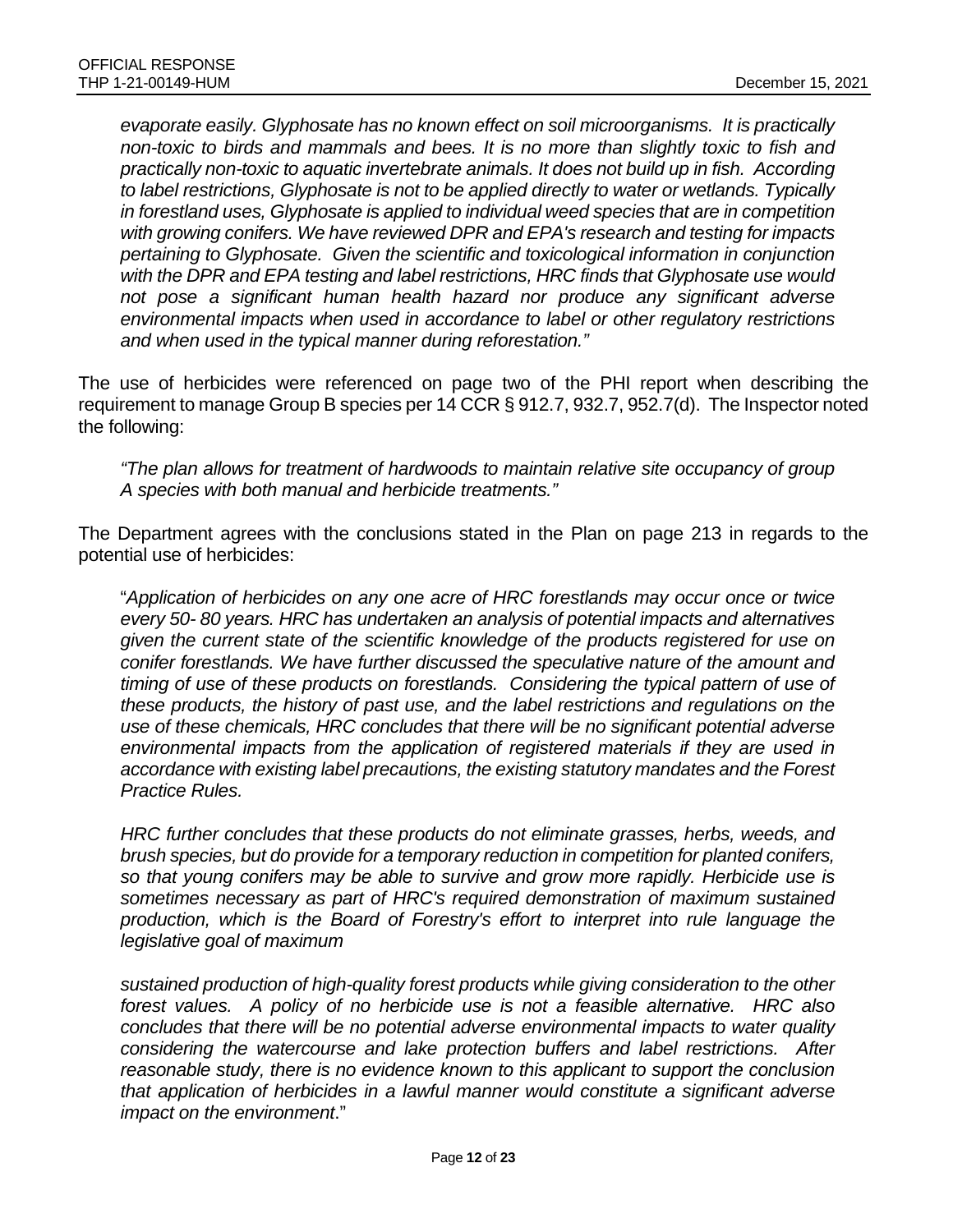#### **7. GENERAL CONCERN: Wildfire hazard assessment**

There were concerns about increased fire danger due to fuel buildup from timber operations.

**RESPONSE**: During timber harvest operations, equipment and personnel are required by regulation to be available to fight a fire if one should start in the immediate vicinity when harvesting is occurring. PRC § 4428 requires that each logging crew have a fire cache and PRC § 4431 requires that each chainsaw operator have at least one serviceable round point shovel or one serviceable fire extinguisher within 25 feet. These firefighting tools, and equipment such as tractors/skidders allow operators to immediately respond should a fire start as the result of natural causes (i.e., lightning), harvest operations, or other causes in the vicinity of active harvest operations. The Forest Practice Rules require that access for fire equipment be kept in passable condition during timber operations when those operations occur during fire season (14 CCR § 923.6). Periodic inspections by CAL FIRE include the verification of the required firefighting requirements are in place or a violation may be issued.

The THP provides a detailed discussion on wildfire risks and hazard including the benefits for timber stands post-harvest, starting on page 250:

*"In many cases the overly dense, poor health and poor form trees are harvested to release the dominant and codominant conifers and promote conifer regeneration in the understory. The retention of healthy conifers will improve the overall stand health and provide for a more fire-resistant stand. Similarly, the selection of individual trees from the stand matrix will reduce vertical and horizontal continuity within the stand as trees with intermingling crowns are thinned to provide additional resources for the retained trees.*

*Additionally, the practice of logging creates and maintains fuel breaks in the form of skid trails, cable corridors and truck roads whose presence contributes to a reduction of vertical and horizontal continuity. Also during the course of logging operations, a generous volume of limbs, tops and other miscellaneous woody debris are brought from the woods to the landing which results in a reduction of fuel materials in the woods. Once on the landing the generated fuels can be managed in a controlled setting by piling and burning the material. Alternatively, the material may be spread and compacted which reduces the vertical continuity of the material.*

*Although the project is not specifically labeled as a fuel hazard reduction project, operations associated with this THP will result in fuel treatments that will lower the risk of catastrophic wildfires by managing vegetation to modify/reduce hazardous fuels. Reducing fire intensity through vegetation management can substantially aid in wildland fire containment and control, while creating safety zones for fire fighter and citizen safety. This THP will modify the fuel composition which will modify fire behavior to reduce environmental damage and aid in suppressing wildfires.*

*Benefits from fuel treatments include; prevent loss of lives, reduce fire suppression cost, reduce private property losses and protect natural resources (control of unwanted vegetation, including invasive species, improvement of rangeland for livestock grazing,*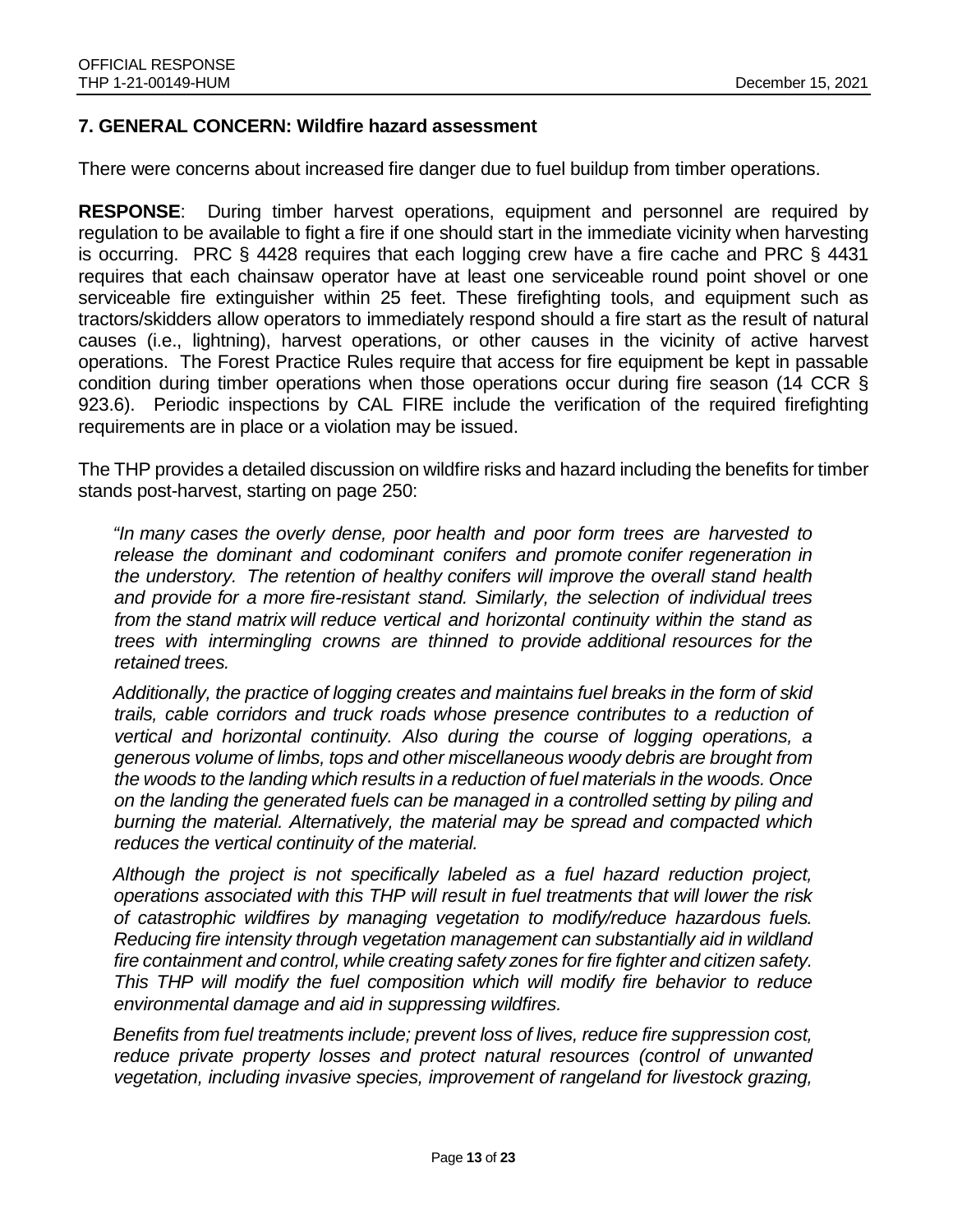*improvement of fish and wildlife habitat, enhancement and protection of riparian areas and wetlands, and improvement of water quality) from devastating wildfire.*

*The removal of various levels of tree and brush is a management tool commonly used in fire-prone forests to reduce fuel quantity, fuel continuity, and the associated risk of high-severity forest fire. Collectively referred to as fuel reduction treatments, such practices are increasingly employed across California forests, where a century of fire suppression has allowed fuels to accumulate to levels deemed unacceptably hazardous. The efficacy of fuel reduction treatments in temporarily reducing fire hazard on a given site is generally accepted and, depending on the prescription, may serve additional management objectives including the protection from insect and pathogen outbreak, and providing wood products and associated employment opportunities. However, the longterm capacity of any particular fuel-reduction system in altering landscape fire patterns and the impact of such practices on forest biomass remains difficult to predict."*

On page 6, item 50, of the PHI report, the CAL FIRE inspector considered the areas fire hazard severity rating, fire history, expected fire behavior, and resources at risk. It was agreed that proposed treatments will be sufficient to reduce fire hazard and provide defensible space around buildings and along roads. In addition, the proposed THP is situated in an area that has minimal public access, so accidental fire starts are less likely than the probability of fire starting in the urban interface. Furthermore, THP roads will be upgraded and maintained for fire response access. Existing forest roads are utilized as man-made fire breaks which firefighters use for access in the event of a wildfire.

The Department agrees with the conclusions stated on page 251 of the THP for the assessment of wildfire risk and hazard:

*"The Proposed THP operations and mitigations minimize wildfire risks and hazards. The timber operations will reduce ladder and aerial fuels. The brushing and upgrading of the roads for access will help with fire suppression efforts and strategic fire line placement. It is the RPF's opinion that the proposed project as presented and mitigated will not cause, or add to significant wildfire risks and hazards."*

## **8. GENERAL CONCERN: Stand Regeneration**

The public comment letters had concern about potential forest conversion and questioned the regeneration process of the THP.

**RESPONSE**: Section II, Item 14 of the THP outlines the stand regeneration requirements and the post-harvest stocking standards as required by 14 CCR § 913.2 and 14 CCR § 913.4 of the proposed silvicultures. Additionally, Section III, starting on page 142 of the THP, contains a detailed description of each unit proposed for harvest. There are no prescriptions in this Plan that would be considered a *conversion* of timberlands based on the FPRs. The regeneration portion of the plan is in Item 14 starting on page 16 of the THP and states the following: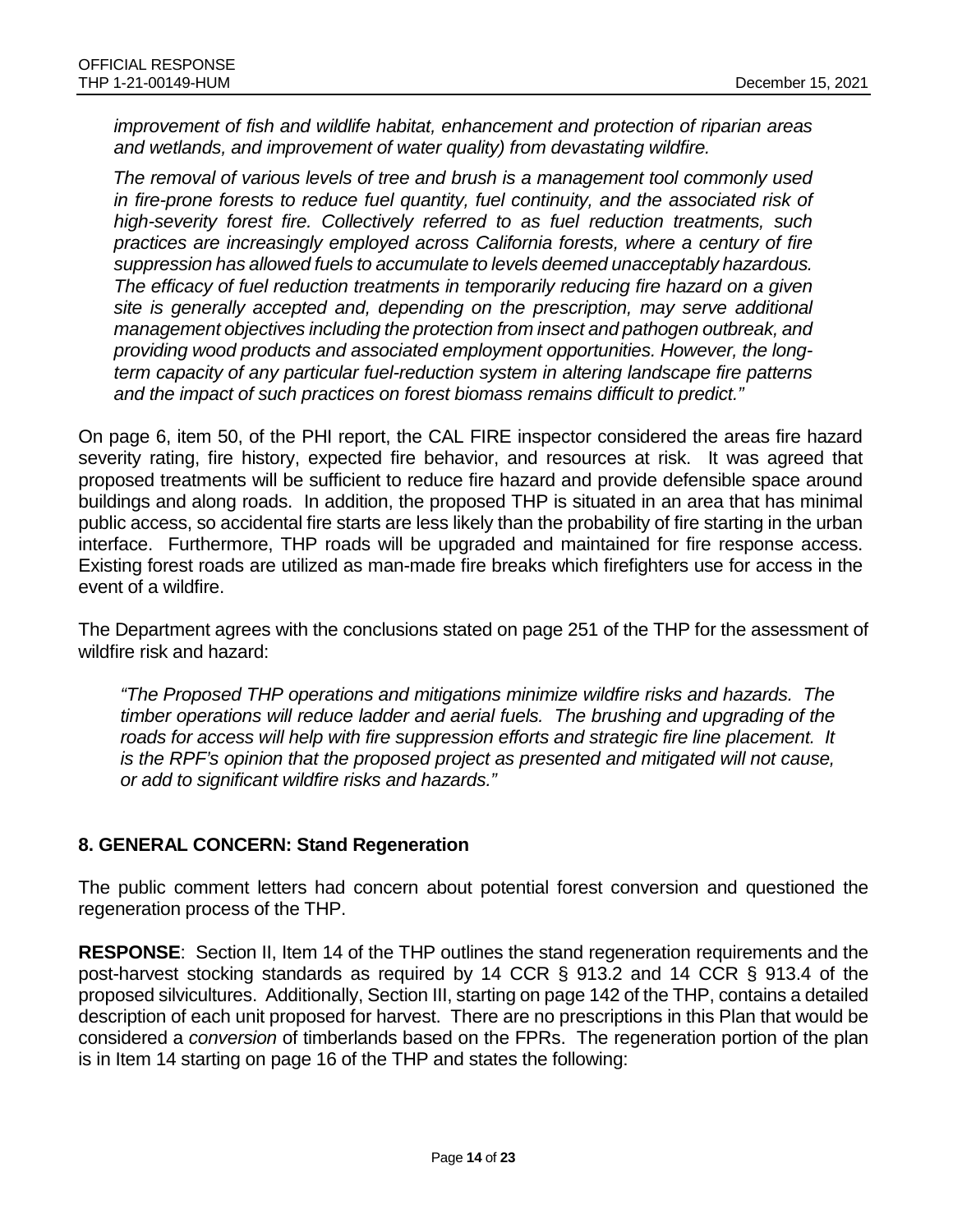*"The planting of appropriate conifer seedlings will occur to meet CFPR stocking standards and improve group A species stocking levels within Variable Retention harvest areas. Natural seeding of group A species is also expected to occur from conifers retained within and adjacent the Variable Retention management units."*

*"…trees will be planted as needed to meet the stocking requirements of 912.7 (b)(1). Douglas-fir seedlings will be the primary planting stock used. Site preparation including the options and methods described above may be used to facilitate successful regeneration."*

*"Regeneration following timber operations will use both natural and artificial regeneration to meet the FPR stocking requirements. Tree seedlings will be planted to either meet a minimum of 300 point count or such that it contains at least 10 planted countable trees for each tree harvested within 5 years of completion of operations.'*

*"Conifer species to be planted shall be redwood, Douglas-fir and/or other appropriate Group A species as determined by the landowner."*

Starting on page 2, of the PHI report, the CAL FIRE inspector concluded that proposed silviculture methods were appropriate for the existing stand conditions and the prescriptions would ensure maintenance of a balanced stand structure, and establishment of new reproduction. Additionally, it was agreed that post-harvest stands would satisfy minimum stocking requirements per PRC 4528(b), contain seed trees of full crown, capable of seed production and represent the best phenotypes available in the preharvest stand per 14 CCR § 913.1. Furthermore, the THP should leave trees that are uniformly distributed across the treatment areas and contain a species mixture similar to the pre-harvest stand along with having average stand diameters that are larger than the pre-harvest stand or improve stand health.

The Department has no issues with the regeneration portion of the proposed Plan. THPs are required to submit a completion and stocking report per PCR § 4785, PRC § 4587, and 14 CCR § 1070-1075. Harvest areas are then inspected by CAL FIRE ensuring compliance with the FPA stocking and completion requirements prior to the closure of a Plan.

#### **9. GENERAL CONCERN: Erosion from operations on unstable areas**

There is concern that there will be logging and road building on unstable slopes thus threatening salmonids.

**RESPONSE**: This THP does not propose any road building as suggested in the comment letters. On page 6, of the PHI report, the CAL FIRE inspector stated unstable areas have been correctly identified and proposed operations are appropriate and properly mitigated. This is further supported by the CGS PHI inspection report that concluded the following:

"*The THP consists of 7 harvest units along Rainbow Ridge. A focused geologic report for Units 2, 3, and 4 is included in Section V of the THP (HRC, 2021). The report characterizes geologic materials, slope stability conditions, and hazards in the. plan area and is*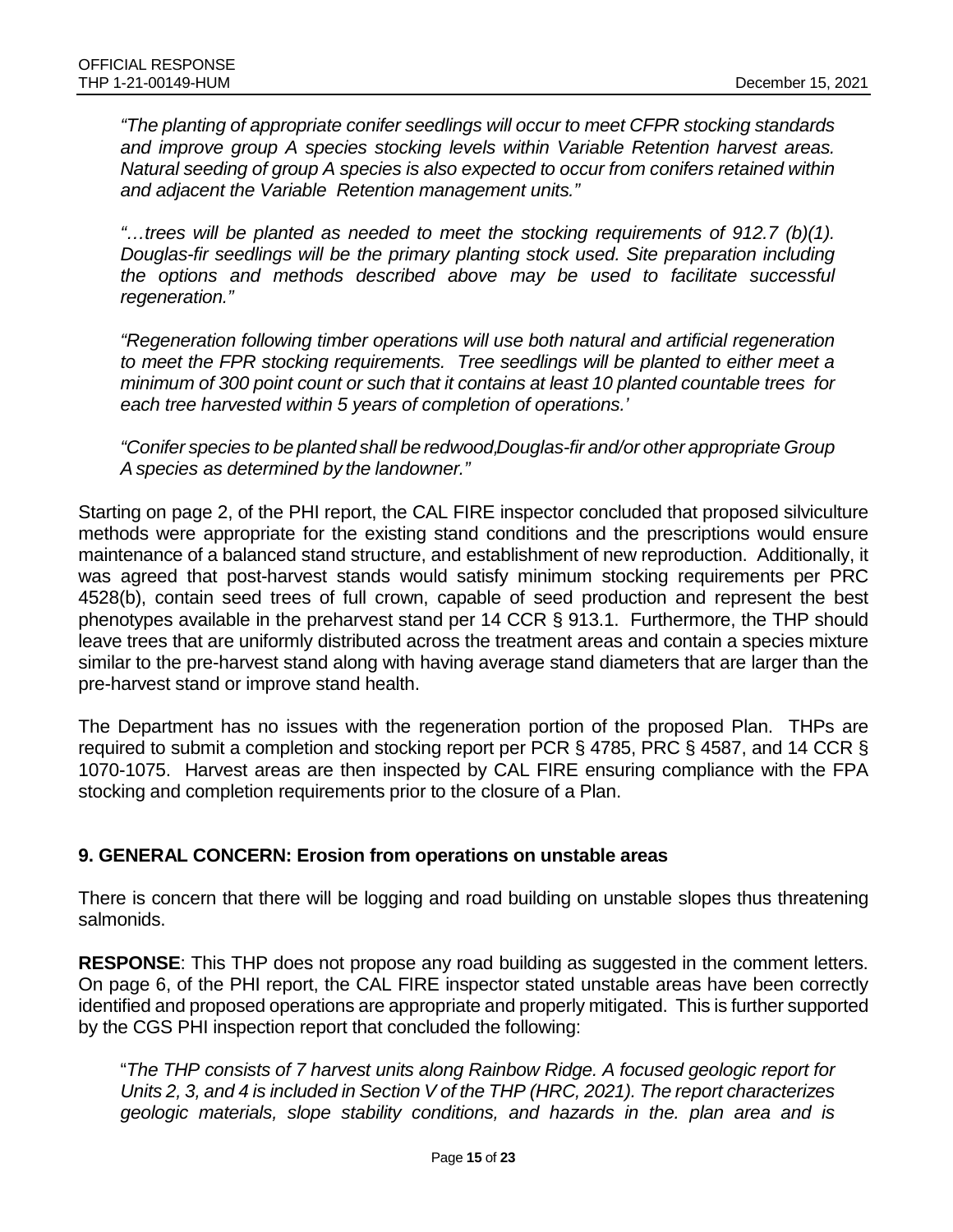*consistent with guidelines for geologic reports provided in CGS Note 45 (CGS, 2013). The proposed operations are submitted under prescriptions for the Humboldt Redwood Company [HRC) HCP prescriptions for the Bear River watershed [HRC, 2008; PALCO, 1999). The THP proposes minimal roadwork comprised mainly of minor grading and drainage improvements. No new road construction is proposed. Unstable areas are mapped within Units 2, 3, and 4. Landslides with delivery potential that are not already within a no-cut RMZ or aggregate block are placed within Geo STZ-100, which retains: l) l 00 square feet basal area of conifer per acre, 2) prohibits treatment of group B species, and 3) is an Equipment Exclusion Zone [EEZ). One landslide determined to not have delivery potential is not placed within a STZ [MT05, Figure 2, Unit 2 Site Map). The proposed harvest on unstable areas with delivery potential is mitigated with tree retention intended to preserve root strength and canopy, and ground disturbance is reduced by limiting ground-based operations.*

*CGS attended the PHI for the above referenced THP. The RPF, working with the licensed geologist. appears to have been aware of the geologic framework of the region and appears to have reasonably used the recommendations of the geologist and the unstable area definitions put forth in HRC HCP, California Forest Practice Rules and California Licensed Forester Association Guidelines (PALCO, 1999; HRC, 2011; SHN, 2006; CALFIRE, 2021; CLFA. 1999). Overall, the plan's mitigation measures appear to be reasonable based on our field reconnaissance conducted as a part of the PHI and we have no additional recommendations."*

In regards to salmonid protection, Section II, Item 26, describes and discusses detailed mitigation measures for timber operations near or on the watercourse lake protection zone per 14 CCR § 916. There are no Class I watercourses (fish bearing streams) adjacent to the THP. The CAL FIRE inspector concluded the following in the PHI report:

- $\triangleright$  watercourses have been correctly described and classified.
- $\triangleright$  proposed protection measures for watercourses, lakes and wet areas are adequate to protect the beneficial uses of water, native aquatic and riparian species, and the beneficial functions of the riparian zone.
- $\triangleright$  proposed protection measures are adequate for areas near and areas with the potential to directly impact watercourses and lakes for sensitive conditions.

The Department, nor any other government agency from the Review Team did not have any issue of unmitigated operations that would have a significant negative impact contributing to erosion or take of salmonids.

# **SIGNIFICANT ENVIRONMENTAL CONCERNS AND RESPONSES**

**21PC-000000603** - from J. Hemlock on November 14, 2021

Im concerned about the logging proposal. Can you explain to me why is it good for fighting climate change? Mostly in regards why are you taking a native forest and transitioning it to an unsustainable tree farm.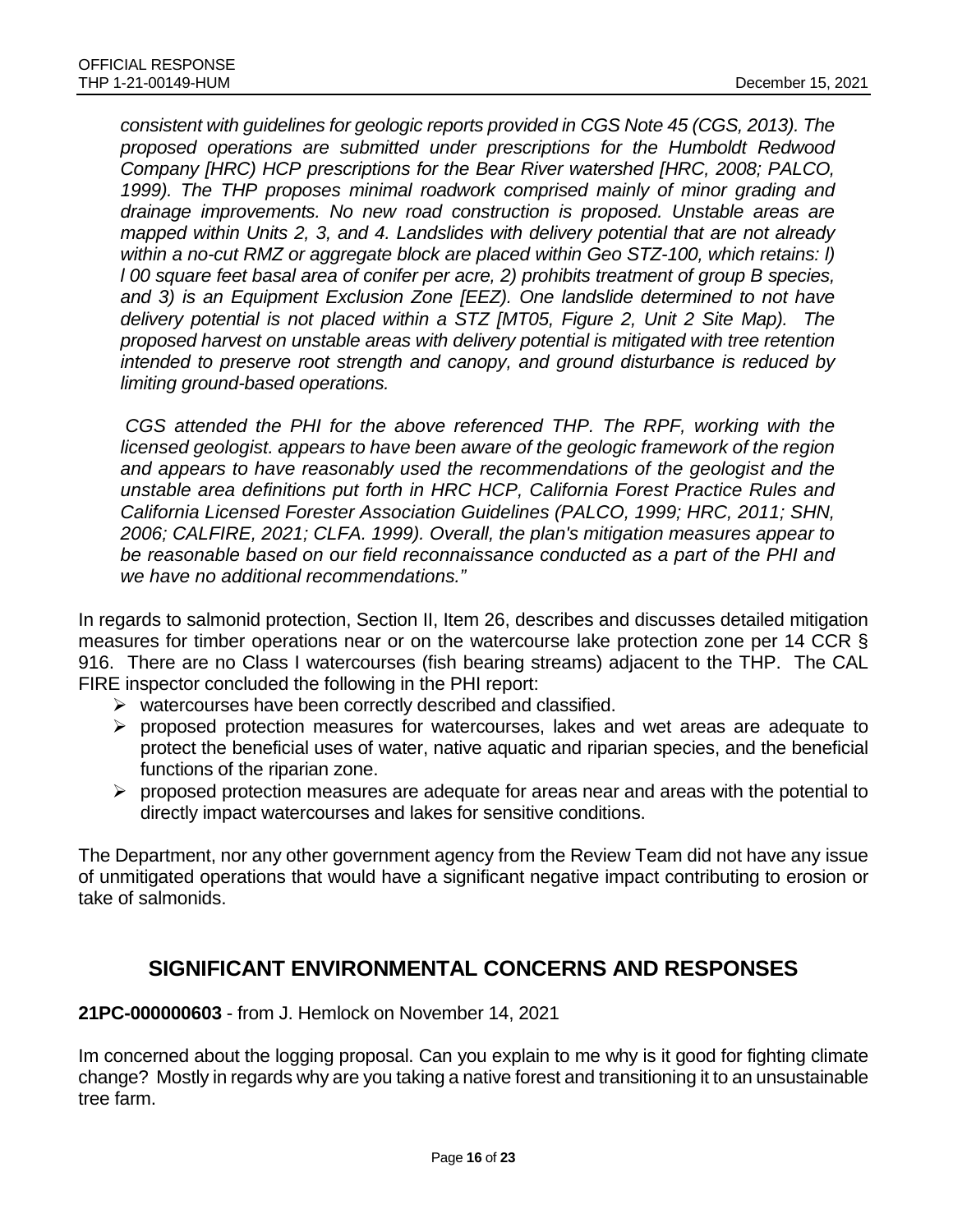These big old growth trees store more carbon living. If we cut them and turn them into lumber then build houses, those houses we build are only projected to last 50-75 years. So we cut down a tree 80-200+ years old and then it all ends up in a landfill in 75 years. Sounds like a race to the bottom.

I want as much info on this as possible. Can you send me all the proposal info.

**RESPONSE:** Please see responses to General Concerns 1 and 8 above.

**21PC-000000604\_ARCH** - from J. Hemlock on November 16, 2021

**RESPONSE:** This comment was addressed in a separate confidential OR because of sensitive and protected archeological issues.

**21PC-000000606** – A template letter from the following on November 21, 2021: Aashutosha Lele, Evan L, Winsor Kinkade, KrisOsunaB, Brendan Hutchinson, Jasconius Riverside, "FL FL", Heidi Diaz, Jody Brassfield, and Ace Artemisia. Then on November 22, 2021 from: Derek Knowles, and "B A".

I am a concerned member of the community writing to ask that the following concerns be taken into consideration and the new Timber Harvest Plan be stopped based on these concerns of Indigenous rights and environmental assessments.

Concerns:

Unlogged Forest- Logging of Douglas fir and hardwood forest that has never been logged and the non-disclosure by Humboldt Redwood Company of such stands inside the plan area.

Watersheds - HRC has failed to disclose that part of this THP will extend into Devils Creek, a critical tributary to the upper north fork of the Mattole River. A Cumulative Impacts Analysis for the Mattole River is necessary for this proposed THP.

Land title - What is the chain of custody for the land title and how was it acquired? Is logging on stolen land legal within the State of California? This land was stolen from the Mattole people. Have descendants of the Mattole people been consulted in the development of this Timber Harvest Plan?

Northern Spotted Owl habitat - Logging is proposed near multiple NSO nest sites. Logging near nests is likely to displace owls. NSO population continues to decline throughout the Pacific Northwest.

Climate Change- Effect of ongoing climate change on the future growth and survival rates of natural forest and re-planted areas is not being considered. HRC is citing outdated climate science. CALFIRE has consistently sided with HRC, agreeing with the company that there are many decades left to sequester the greenhouse gases this kind of logging will release.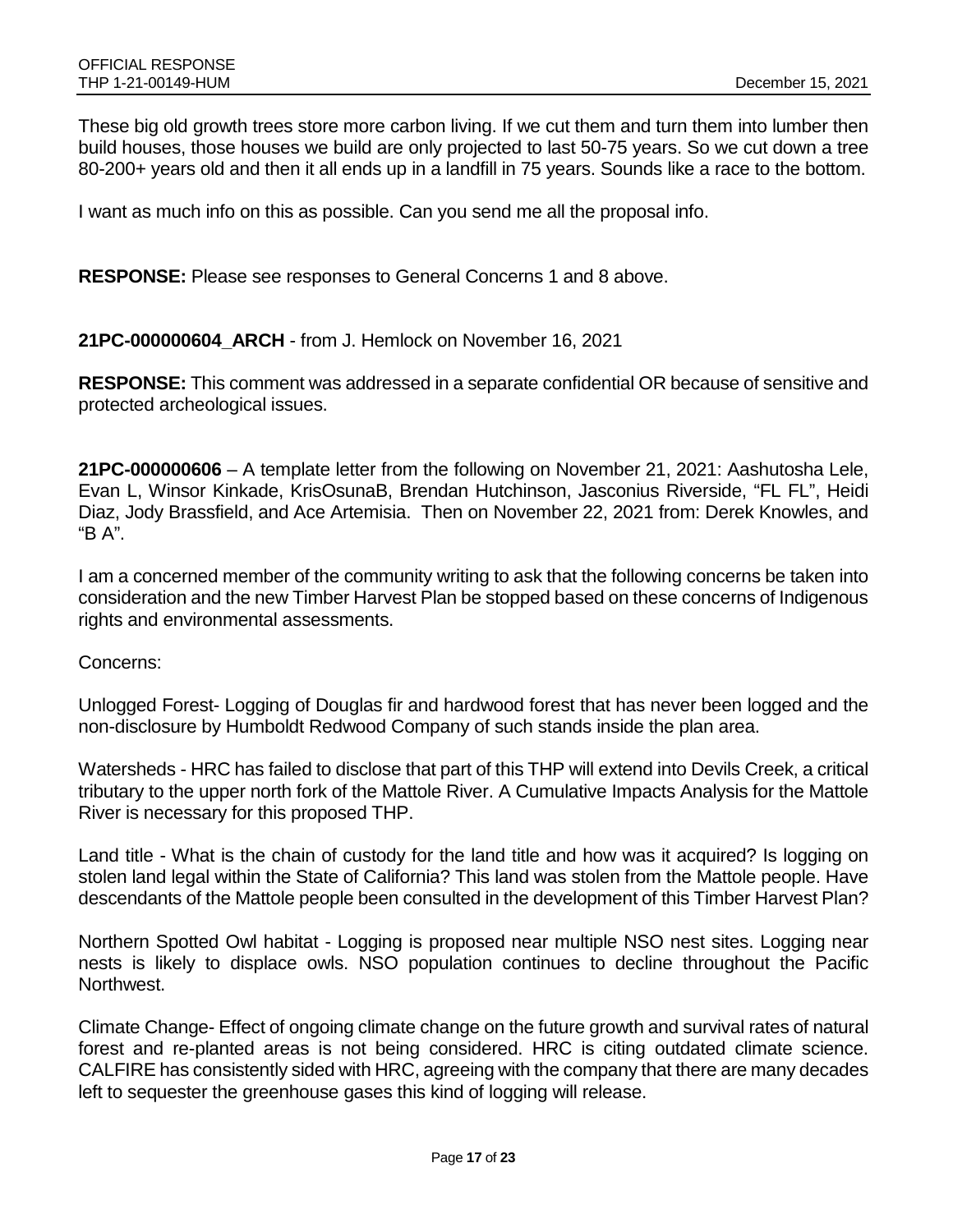Greenhouse Gas- The release of greenhouse gases and contribution to catastrophic climate change by herbiciding large numbers of hardwood trees which are left to rot has not been quantified or addressed.

Toxic Herbicides- The proposed use of herbicides in the plan area, including glyphosate (active ingredient in Roundup, a Monsanto corp. herbicide). The toxicity of glyphosate is not addressed, even though recent jury verdicts have awarded millions of dollars to victims of Roundup exposure who developed cancer.

Fire Danger- Increase in fire danger due to a buildup of dead shrubs and trees due to herbicide use. This is a threat to community safety as well as ecological health.

Fire Resistance- The replacement of large, fire resistant trees with more flammable, crowded tree plantations.

Fire Risk Assessment- Lack of assessment of flammability and fire danger to nearby residents. This project is near Humboldt Redwood State Park and the increased fire danger that will result from this logging threatens the habitat within the park as well as park visitors.

Forest Conversion- Replacing mixed hardwood/conifer forest with planted Douglas fir saplings constitutes conversion of natural forest to tree plantations.

Regeneration - HRC cites anecdotal evidence about the regeneration of faster growing redwood stands to defend their logging of slower growing Douglas fir and hardwoods. This THP is largely hardwoods and Douglas fir. Forest regeneration speed and success is uncertain as climate change progresses.

Erosion- Intensive logging and road building is proposed on unstable slopes in an area with very high seismic activity and numerous landslides. The fact that this is being proposed upslope from watercourses threatens the survival of juvenile salmon and rainbow trout/steelhead in streams below this logging operation.

**RESPONSE:** Please see responses to General Concerns 1-9 above.

#### **21PC-000000607 - from Clara Dykstra on November 21, 2021**

I am a lifelong Californian and a very concerned citizen. I urge you to NOT allow Humboldt Redwood Company, or any other company, to do a new Timber Harvest Plan on Rainbow Ridge.

• These trees are hundreds of years old and have supported a healthy ecosystem for just as long. They have survived many many fires.

• The replacement of large, fire resistant trees with more flammable crowded tree plantations will INCREASE FIRE RISK.

• This is a hardwood forest that has never been logged and should remain that way to preserve the functioning of the ecosystem and to keep the watershed healthy.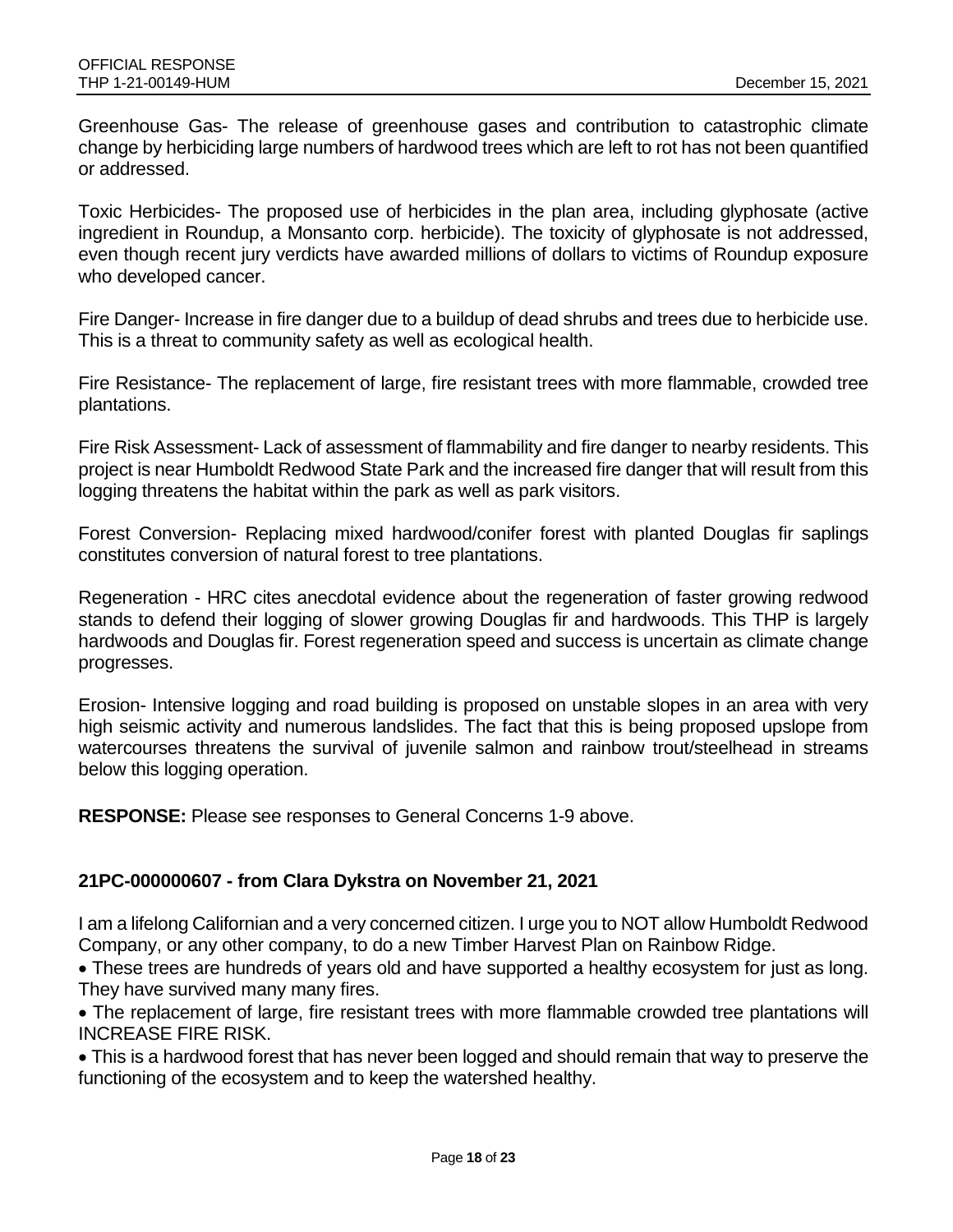• HRC has failed to disclose that part of this THP will extend into Devils Creek, a critical tributary to the upper north fork of the Mattole River. A Cumulative Impacts Analysis for the Mattole River is necessary!

• This is Northern Spotted Owl Habitat. This will displace these populations which are declining due to habitat destruction

• The use of Herbicides in the plan area would be devastating to this ecosystem.

• Deforestation contributes heavily to climate change. I urge you to NOT allow any stands within Rainbow Ridge to be harvested by HRC or any other company.

**RESPONSE:** Please see responses to General Concerns 1-9 above.

#### **21PC-000000608 - from Calvin Howes on November 22, 2021**

I am a resident of California and a climate scientist at UCLA, and I am writing to voice concerns and oppose the Humboldt Redwood Company THP on Rainbow Ridge.

- 1. This is an unlogged region and the Humboldt Redwood Company has not disclosed the existence of such stands in the plan area.
- 2. HRC hasn't generated an impact analysis on the Mattole River, which is fed by Devils Creek.
- 3. As this land was stolen from the indigenous Mattole people, have their descendants been consulted on in the development of this THP?
- 4. Logging near Northern Spotted Owl habitats is likely to threaten and displace owls. This is a Threatened species, and their population is in decline through the Pacific Northwest.
- 5. Climate change Natural forests, especially unlogged old-growth stands, are absolutely critical in efforts to mitigate climate change impacts on humans and wildlife, both plants and animals. There is very little time to prioritize sequestration of CO2, and the CO2 emissions timelines of this project will NOT meet the targets outlined in the most recent IPCC report for mitigating global warming. This project will involve both removal of forests that sequester CO2, and herbiciding large numbers of trees which release more CO2 and methane as they decompose.
- 6. The biodiversity and ecological benefits of these mixed hardwood and confier stands can not be effectively replicated by replanting douglas fir saplings. This is effectively converting the area to a tree plantation.
- 7. This THP proposes logging and road building on unstable slopes in a highly sesmically-active area, prone to landslides. This threatens the downslope watercourses, which in turn threatens the survival of rainbow trout and juvenile salmon in streams below this operation

**RESPONSE:** Please see responses to General Concerns 1-9 above.

#### **21PC-000000609 - from Calvin Howes on November 22, 2021**

I urge you halt the plans for timber harvest on Rainbow Ridge, which is located on Mattole land. I am a biologist who has studied extensively in northern CA. There are so many alarming concerns regarding logging in this proposed area. First of all, there has been so much habitat loss for the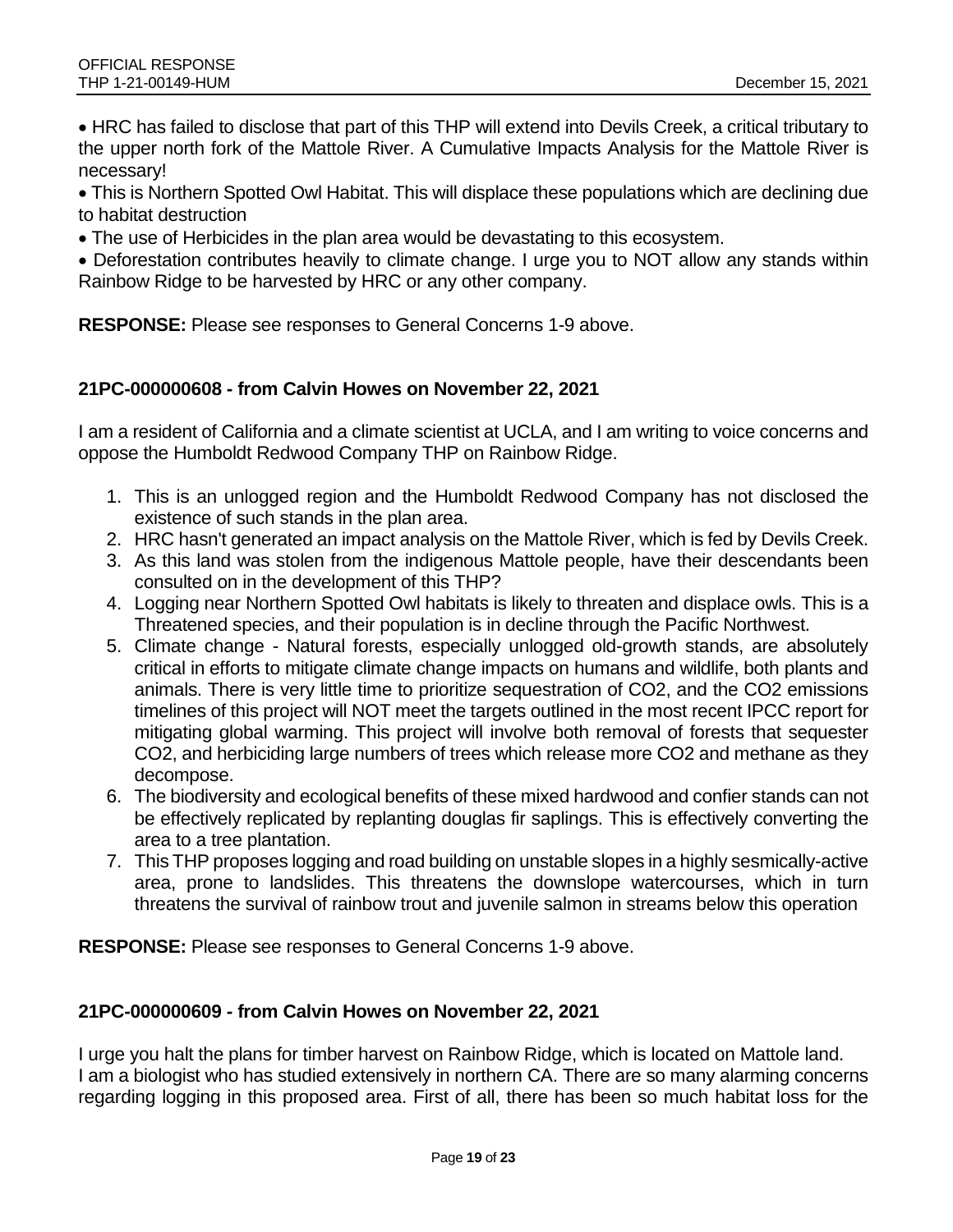Northern Spotted Owl, and CalFire has been responsible for this many times. Fire breaks have been preemptively constructed right through nesting sites, only to have the entire area burn later in wildfires, where the firebreak was not effective. If only we had protected the nesting sites from the fire break in the first place, the owls may have had a better fighting chance before the fire came along. Logging and clear‐cutting does not reduce wildfire risk or fire severity.

There are much better ways of managing land to reduce wildfire risk than logging. Protecting the biodiversity of habitats creates a variety of niches in the forest, which actually creates mixed‐severity fires that are much easier for wildland firefighters to manage than clearcut forests or homogenously replanted forests. Logging also increases the chance for invasive grasses and brush to take over the area, which dries up during the summer season and becomes highly flammable, only to burn with high intensity once it ignites. Having the mixed-coniferous forests with a diversity of understory, properly managed and tended by indigenous leaders, would be far more effective at wildland fire mitigation.

If CalFire invested in habitat management and devoted their work to increasing forest biodiversity (maintaining the diversity of plant and tree life would also increase the diversity of birds, insects, and other animals, which form a more resilient community when disasters strike such as fires), then wildfire severity risk can also be minimized, which means that CalFire would also be protecting the lives of the many firefighters who risk their lives when fires strike. Why would you increase the risk for CalFire firefighers and volunteer firefighters by logging and increasing the potential for a high severity fire?

I urge you to consider the science and fire ecology to prioritize the lives of firefighters rather than siding with money and the Humboldt Redwood Company.

**RESPONSE:** Please see responses to General Concerns 1, 4, 7, and 8 above.

#### **21PC-000000610 - from Jeremy Jensen on November 22, 2021**

My concerns on the Miller Time THP include but are not limited to:

Unlogged Forest- Logging of Douglas fir and hardwood forest that has never been logged and the non-disclosure by Humboldt Redwood Company of such stands inside the plan area.

Watersheds - HRC has failed to disclose that part of this THP will extend into Devils Creek, a critical tributary to the upper north fork of the Mattole River. A Cumulative Impacts Analysis for the Mattole River is necessary for this proposed THP.

Land title - What is the chain of custody for the land title and how was it acquired? Is logging on stolen land legal within the State of California? This land was stolen from the Mattole people. Have descendants of the Mattole people been consulted in the development of this Timber Harvest Plan?

Northern Spotted Owl habitat - Logging is proposed near multiple NSO nest sites. Logging near nests is likely to displace owls. NSO population continues to decline throughout the Pacific Northwest.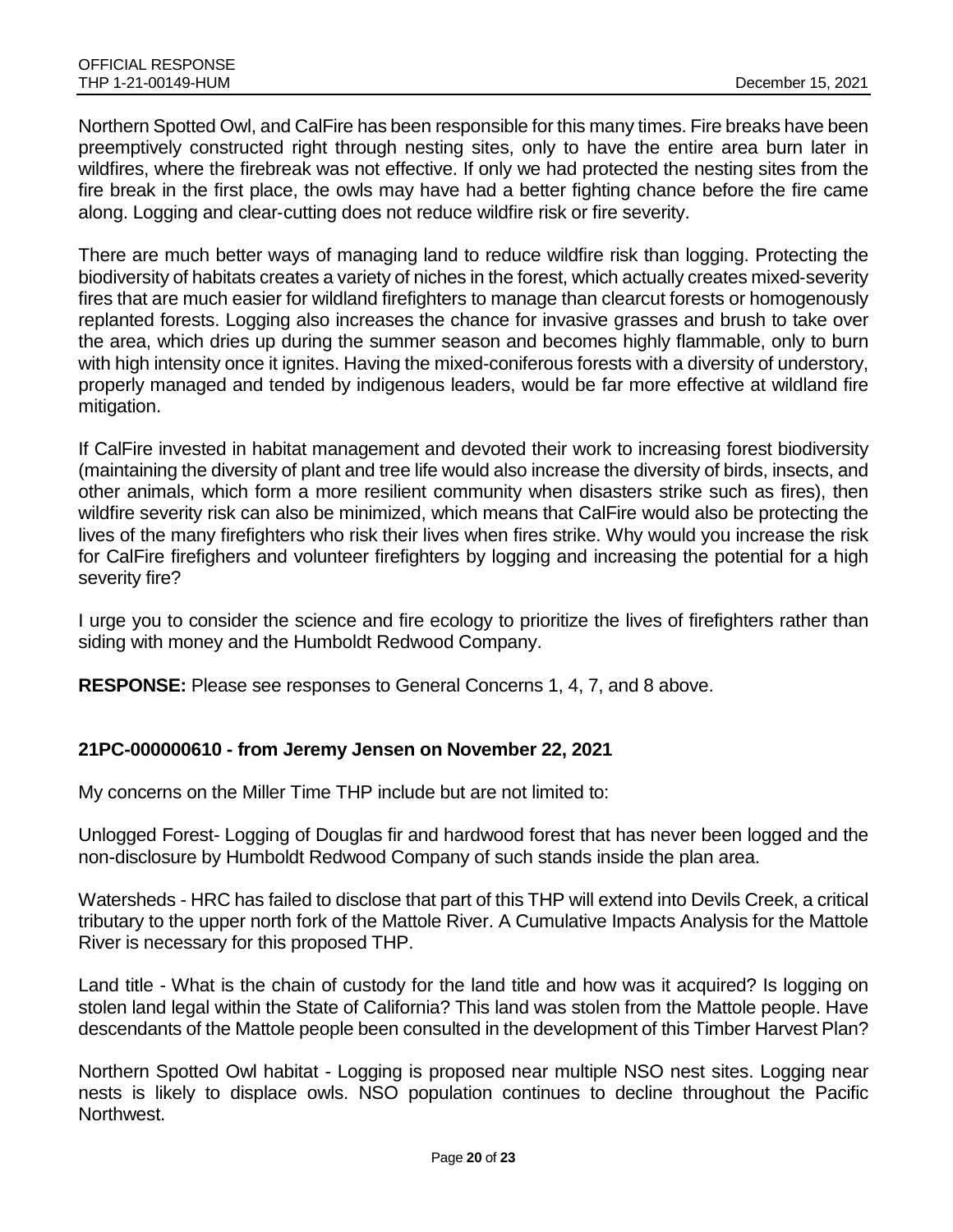Climate Change- Effect of ongoing climate change on the future growth and survival rates of natural forest and re-planted areas is not being considered. HRC is citing outdated climate science. CALFIRE has consistently sided with HRC, agreeing with the company that there are many decades left to sequester the greenhouse gases this kind of logging will release.

Greenhouse Gas- The release of greenhouse gases and contribution to catastrophic climate change by herbiciding large numbers of hardwood trees which are left to rot has not been quantified or addressed.

Are the lignotubers of species like tanoak, madrone and California bay factored in to the carbon sequestration figures?

Toxic Herbicides- The proposed use of herbicides in the plan area, including glyphosate (active ingredient in Roundup, a Monsanto corp. herbicide). The toxicity of glyphosate is not addressed, even though recent jury verdicts have awarded millions of dollars to victims of Roundup exposure who developed cancer.

Fire Danger- Increase in fire danger due to a buildup of dead shrubs and trees due to herbicide use. This is a threat to community safety as well as ecological health. Fire Resistance- The replacement of large, fire resistant trees with more flammable, crowded tree plantations.

Fire Risk Assessment- Lack of assessment of flammability and fire danger to nearby residents. This project is near Humboldt Redwood State Park and the increased fire danger that will result from this logging threatens the habitat within the park as well as park visitors.

Forest Conversion- Replacing mixed hardwood/conifer forest with planted Douglas fir saplings constitutes conversion of natural forest to tree plantations.

Regeneration - HRC cites anecdotal evidence about the regeneration of faster growing redwood stands to defend their logging of slower growing Douglas fir and hardwoods. This THP is largely hardwoods and Douglas fir. Forest regeneration speed and success is uncertain as climate change progresses.

Has climate changed effected tree growth to date? If so, what was the effect? What is the future effect of climate change on tree growth expected to be according to the state of California?

Erosion- Intensive logging and road building is proposed on unstable slopes in an area with very high seismic activity and numerous landslides. The fact that this is being proposed upslope from watercourses threatens the survival of juvenile salmon and rainbow trout/steelhead in streams below this logging operation.

Accessibility of documents - Myself and others were unable to download readable files from Caltrees website which has interfered with my ability to review the plan. Also, to my knowledge there is no opportunity provided by Cal Fire for people with visual impairment to be able to review the plan. Is this true? If this is true, this plan and all THP review should be put on hold until that is corrected. An additional obstruction to review by members of the public with disabilities us the fact that the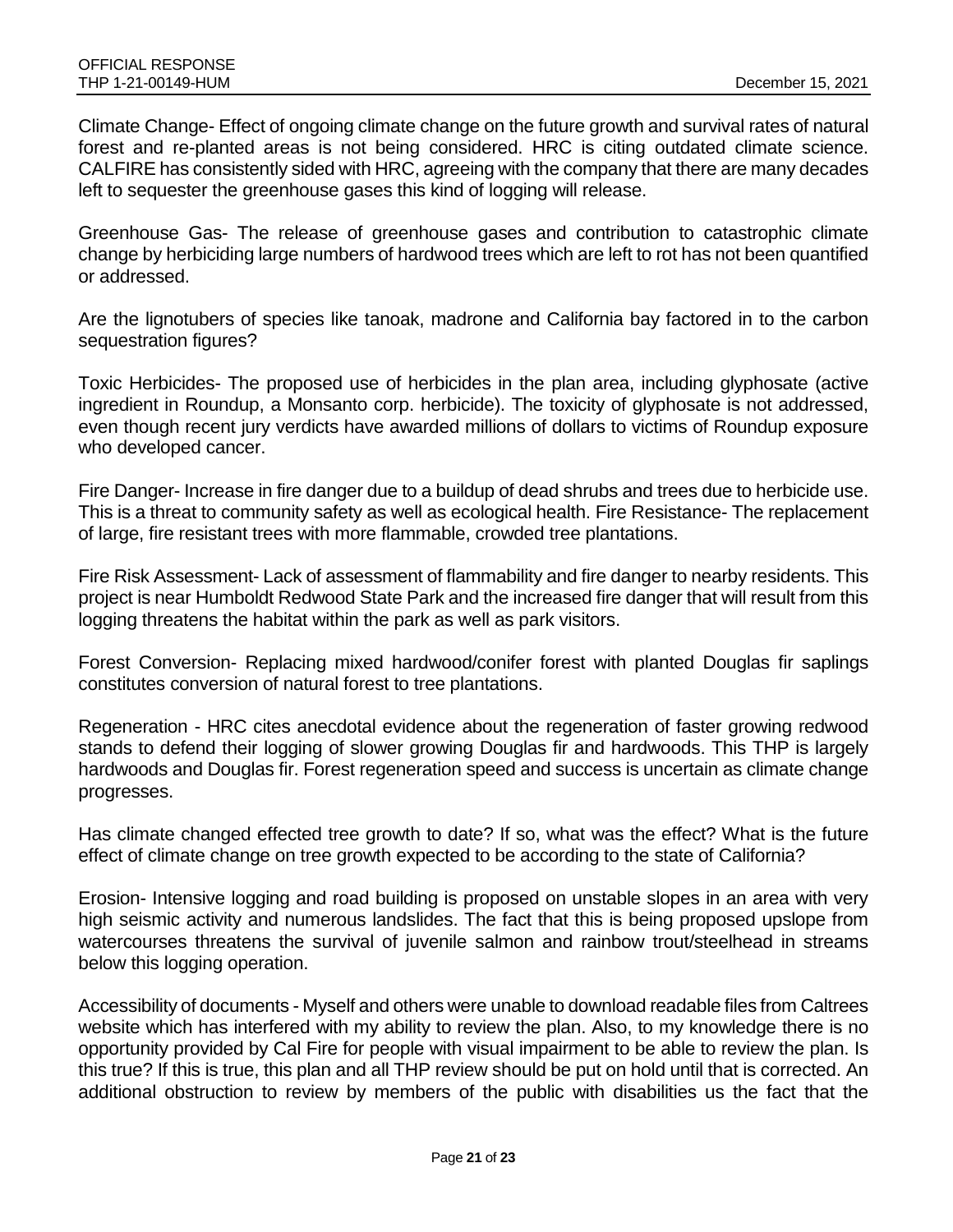documents provided by the state are PDFs which are more difficult to use with text-to-speech computer programs.

**RESPONSE:** Please see responses to General Concerns 1-9 above. Additionally, the following are unique concerns and responses brought up by this comment letter:

The lignotubers, generally associated with coppice tree species are not usually included in carbon sequestration discussions, analysis, or summaries, nor are they required by the FPRs. The Department did not find any missing information in regards to the carbon sequestration portion of the greenhouse gas or climate change cumulative impacts analysis.

In regards to the availability of online documents and ADA compliance concerns with CalTREES, the Department acknowledges that the online Timber Harvesting Documentation system may not be fully updated for ADA compliance yet. CAL FIRE's goal is to make the forest practice review process more convenient and transparent and is continuously working to improve the accessibility of the online interface to the public. Assistance is always available through the CAL FIRE Forest Practice Region Headquarters in Santa Rosa (707) 576-2959, or through the CalTREES help desk (916) 704-7579. Please contact one of these resources if there is difficulty accessing or viewing uploaded documents. Note: previously, interested parties would have to request, travel to, and pay for paper copies of timber harvest plans from the Review Team office. CAL FIRE continually tries to make this process easier and more accessible for the public.

#### **21PC-000000611 - from "Fox" on November 21, 2021**

Whoever is cutting down these trees is, I must assume, beyond the reach of logic and reasoning, so I won't use that method primarily. Let it show that I, a human with a human-amount of importance at least, would trade my life for the guaranteed safety and health of the forests. It would be an honor, though hopelessly insufficient, to all the people who have been dying along with it. Stop killing the forest, stop destroying the planet, stop making excuses. History isn't over.

**RESPONSE:** This comment does not contain any significant environmental concerns.

## **REFERENCES**

2021 California Environmental Quality Act Statute & Guidelines. Available on 05/04/2021 at [https://www.califaep.org/statute\\_and\\_guidelines.php](https://www.califaep.org/statute_and_guidelines.php)

2021 California Forest Practice Rules and Forest Practice Act. Available on 03/23/2021 at [https://bof.fire.ca.gov/media/3qebuoma/2021-forest-practice-rules-and-act\\_final.pdf](https://bof.fire.ca.gov/media/3qebuoma/2021-forest-practice-rules-and-act_final.pdf)